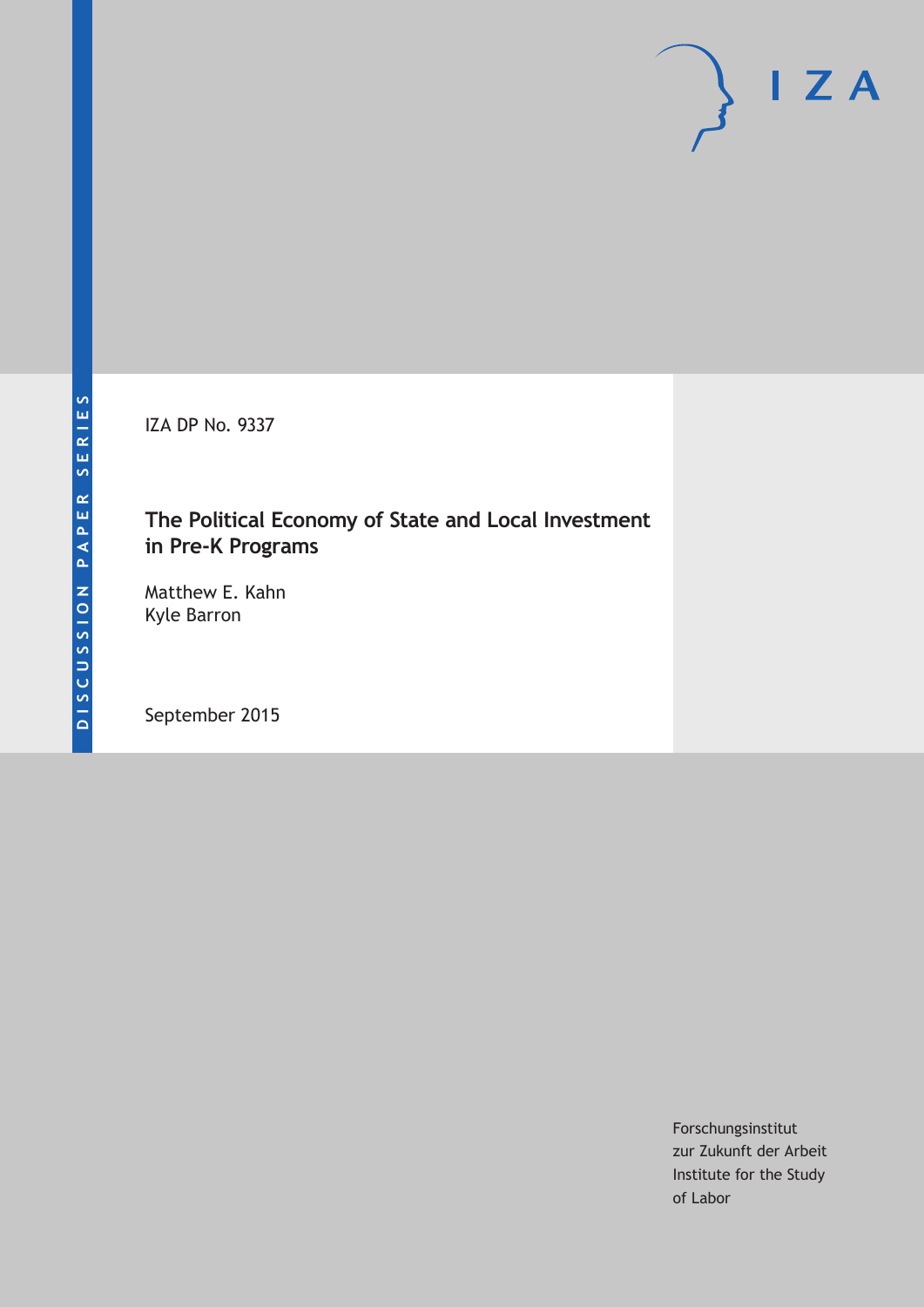# **The Political Economy of State and Local Investment in Pre-K Programs**

# **Matthew E. Kahn**

*University of California, Los Angeles and IZA* 

## **Kyle Barron**

*University of California, Los Angeles* 

Discussion Paper No. 9337 September 2015

IZA

P.O. Box 7240 53072 Bonn **Germany** 

Phone: +49-228-3894-0 Fax: +49-228-3894-180 E-mail: iza@iza.org

Any opinions expressed here are those of the author(s) and not those of IZA. Research published in this series may include views on policy, but the institute itself takes no institutional policy positions. The IZA research network is committed to the IZA Guiding Principles of Research Integrity.

The Institute for the Study of Labor (IZA) in Bonn is a local and virtual international research center and a place of communication between science, politics and business. IZA is an independent nonprofit organization supported by Deutsche Post Foundation. The center is associated with the University of Bonn and offers a stimulating research environment through its international network, workshops and conferences, data service, project support, research visits and doctoral program. IZA engages in (i) original and internationally competitive research in all fields of labor economics, (ii) development of policy concepts, and (iii) dissemination of research results and concepts to the interested public.

IZA Discussion Papers often represent preliminary work and are circulated to encourage discussion. Citation of such a paper should account for its provisional character. A revised version may be available directly from the author.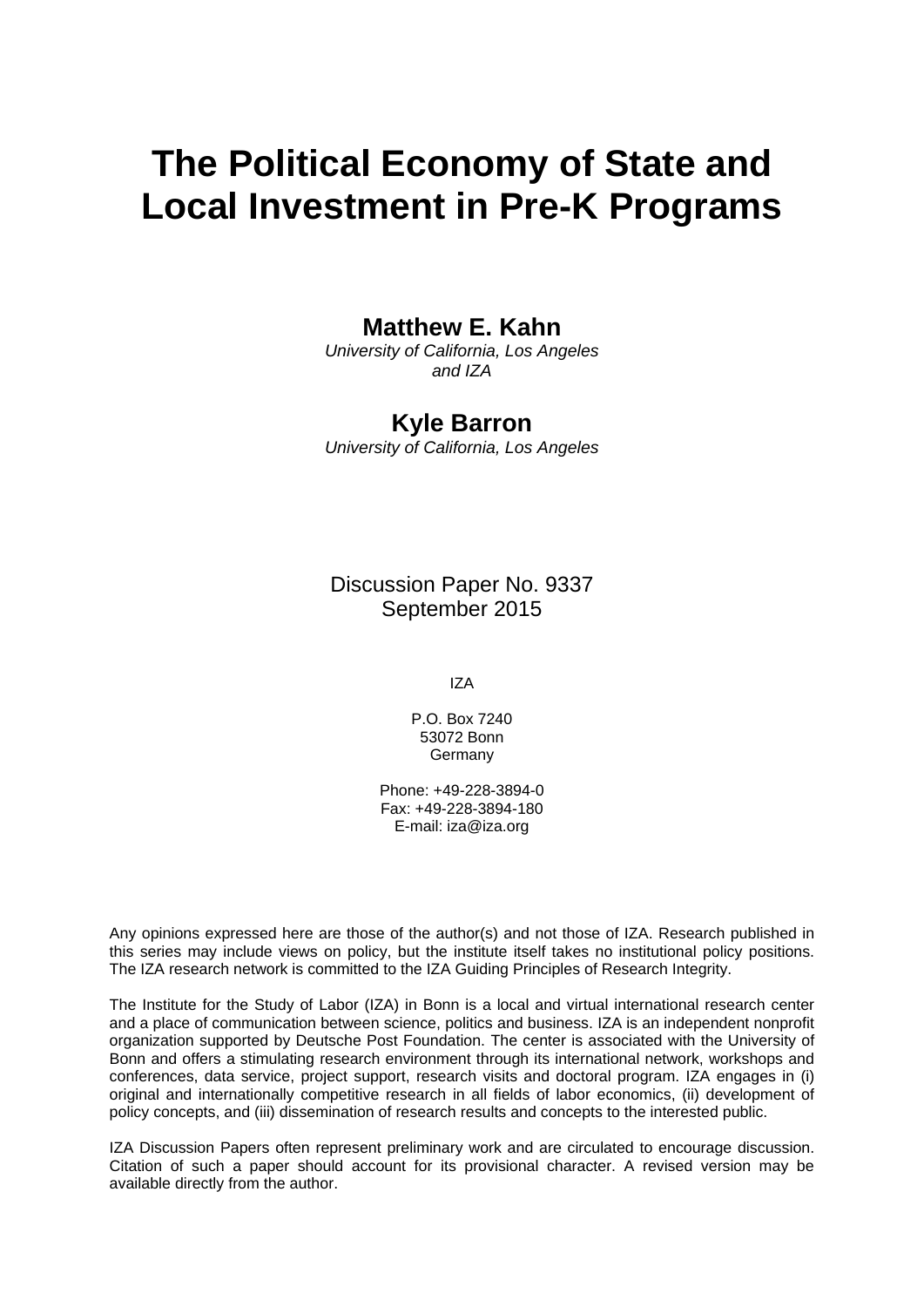IZA Discussion Paper No. 9337 September 2015

# **ABSTRACT**

# **The Political Economy of State and Local Investment in Pre-K Programs\***

The expansion of access to publicly provided pre-kindergarten bundles together redistribution to the poor with an early human capital investment. Financing publicly provided pre-K investment is mainly a state and local issue. Which voters favor local pre-K expansion? This paper uses several new data sets to describe the circumstances such that local voters reveal a willingness to spend on an early intervention that may not yield direct benefits for them. Republican voters consistently oppose the expansion of publicly provided pre-K. Suburban voters also tend to oppose such investment. We explore several possible explanations for these facts.

JEL Classification: H41

Keywords: early childhood investment, voting, urban, suburban

Corresponding author:

 $\overline{a}$ 

Matthew E. Kahn Institute of the Environment and Sustainability University of California, Los Angeles La Kretz Hall, Suite 300 Los Angeles, CA 90095-1496 USA E-mail: mkahn@ioes.ucla.edu

<sup>\*</sup> We thank participants at UCLA's Public Policy Seminar, Dora Costa, David Deming, Ed Glaeser, Peter Lindert, John Matsusaka, and Casey Mulligan for useful comments. We thank the UCLA Ziman Center for Real Estate for generous funding.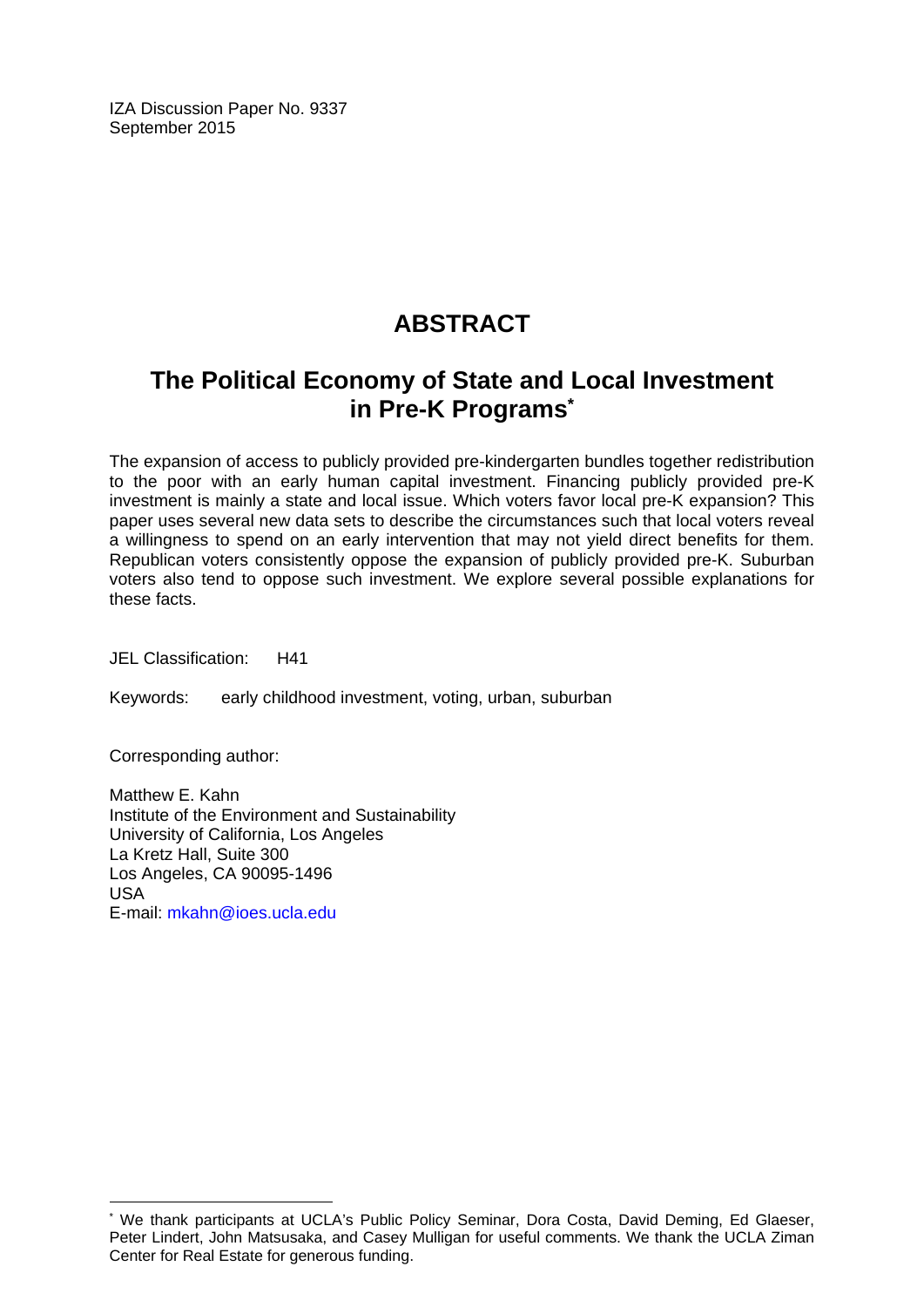#### **Introduction**

In a series of influential studies, James Heckman has argued that the expansion of prekindergarten (pre-K) education for disadvantaged children represents a rare policy that can be justified on both efficiency and equity criteria (Heckman 2006, Heckman and Masterov 2007, Heckman et. al 2010). Pre-K programs are a distinct group of programs designed specifically to make sure that preschoolers are ready for kindergarten and will be succeeding in school by third grade. Every dollar invested in high quality early education yields a 7 to 10% annual return (Heckman 2011). Few other investments in young people are likely to offer a greater rate of return (Bartik 2011). Heckman argues that by investing in early education that society can close disparities early rather than paying later to remediate disparities when they are harder and more expensive to close (Heckman 2011).

Based on data from the National Institute for Early Education Research (NIEER), it costs about \$5500 per year per child to provide pre-K. In 2011, 39 states and the District of Columbia spent about \$5.5 billion on prekindergarten initiatives that collectively served approximately 28 percent of the nation's four-year-olds and 4 percent of three-year-olds (Duncan and Magnuson 2013).

Given the large federal budget deficit and political gridlock in the Congress, it is unlikely that there will be a major national expansion of pre-K. Alan Krueger served for several years as the Chair of President Obama's Council of Economic Advisers. In 2013, he wrote;

"There is no obvious pay-for in the case of preschool, however. The Obama administration proposed an increase in the tobacco tax to pay for Preschool for All , and also would require state matching funds in a way that leveraged federal funding. While a higher tobacco tax has many economic benefits, so far there has been little constituency for the tax and an organized opposition against it. I suspect that in the long run, the groups that support preschool education would be more effective if they devoted more effort to building a constituency for a funding source. Until then, they will have good intentions and little prospect at success." (Krueger 2013).

In the absence of federal subsidies, the financing of such pre-K investments is primarily a state and local decision. Thus, the preferences of state and local voters play a key role in determining whether the pre-K expansion actually takes place. This paper studies the propensity of California voters to support expanding pre-K. Pre-K is an expensive investment requiring

2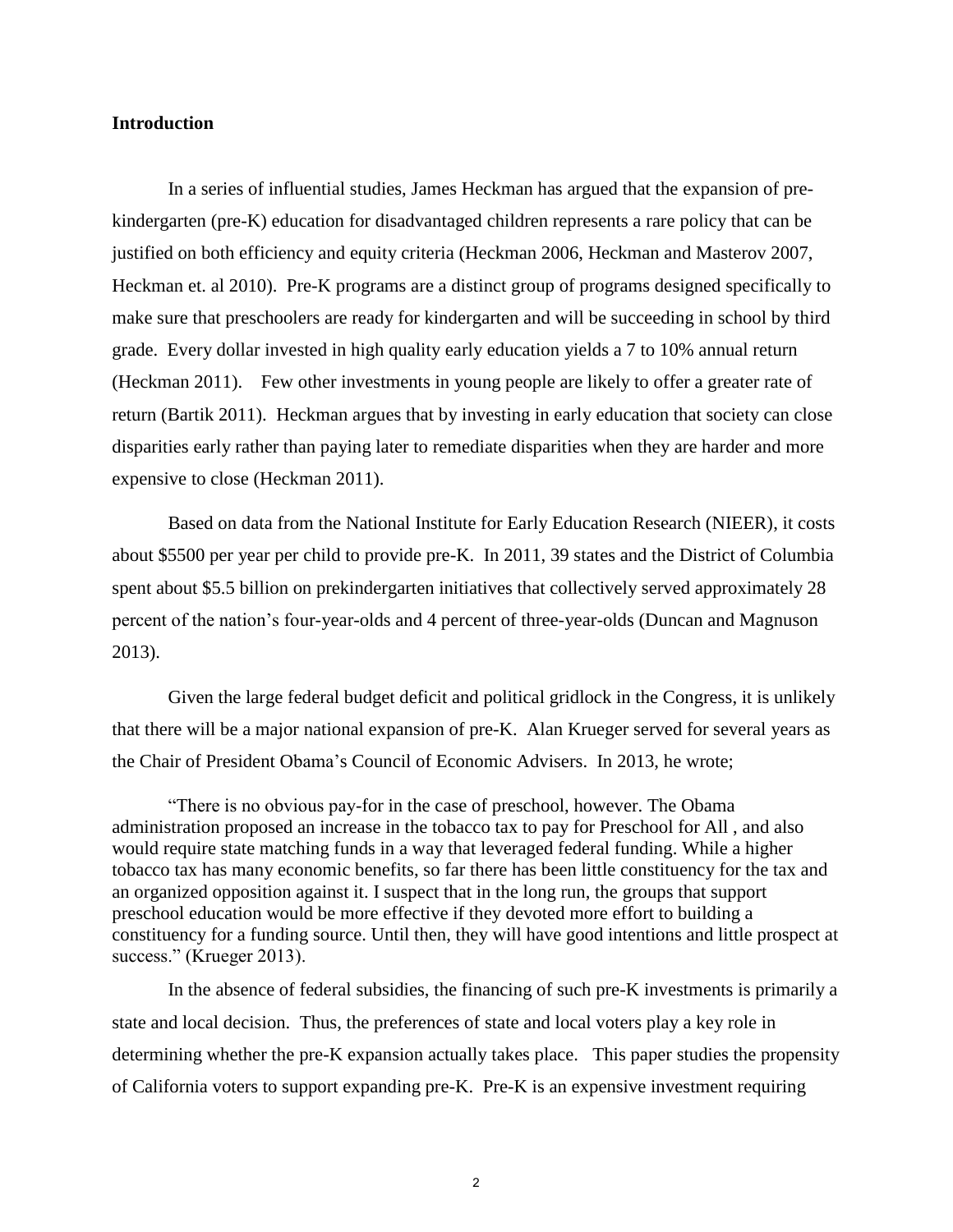certain upfront expenditures and offering a future risky stream of benefits to the localities and states that adopt the program. When states and localities invest in pre-K, they are making a sunk irreversible investment in people. The payback to these localities will occur years later if these trained individuals remain in the locality and if the treatment is indeed effective in triggering the dynamic complementarities in developing cognitive and non-cognitive skills that scholars such as Heckman have emphasized.

In 1998, 2006, and 2012, California's voters had the opportunity to directly vote on a bundle of taxes and pre-K expansion. Such binding voting is informative about their preferences (Matsusaka 2005). We use these data to present a revealed preference test for measuring local support for pre-K expansion. Voter initiative data have been used to study the demand for environmental regulation (Deacon and Shapiro 1975, Kahn and Matsusaka 1997, Kahn 2002, Wu and Cutter 2011, Holian and Kahn 2015), open space conservation (Kotchen and Powers 2006), the support for redistribution to the poor (Luttmer 2001) and to document differences in voting patterns by political party (Snyder 1996).

We test several pre-K support hypotheses related to home ownership, suburbanization, and political ideology. We document that minorities, people who live closer to the city center, poorer people and renters are more likely to support pre-K. Holding these factors constant, Republican voters consistently vote against expanding pre-K. Using the Chetty and Hendren (2015) county level measures of the consequences for a poor child of growing up in a given county, we find that voters in places with worse geographic impacts for poor kids are more likely to support pre-K investment. We use these regression results to predict a demographic index of voter support for pre-K and document that this index is positively correlated with state spending on pre-K based on the state's overall demographics. Together these pieces of evidence support the claim that investment in early education will continue to vary significantly across space because voters differ with respect to their willingness to support this bundle of investment and redistribution to children.

In addition to studying the correlates of pre-K support, we also study the role of demographics and political ideology as correlates of overall expenditure patterns on pre-K programs by state/year. To better understand our ideology results, we present an analysis of the content of editorials supporting pre-K in the New York Times and others that oppose pre-K

3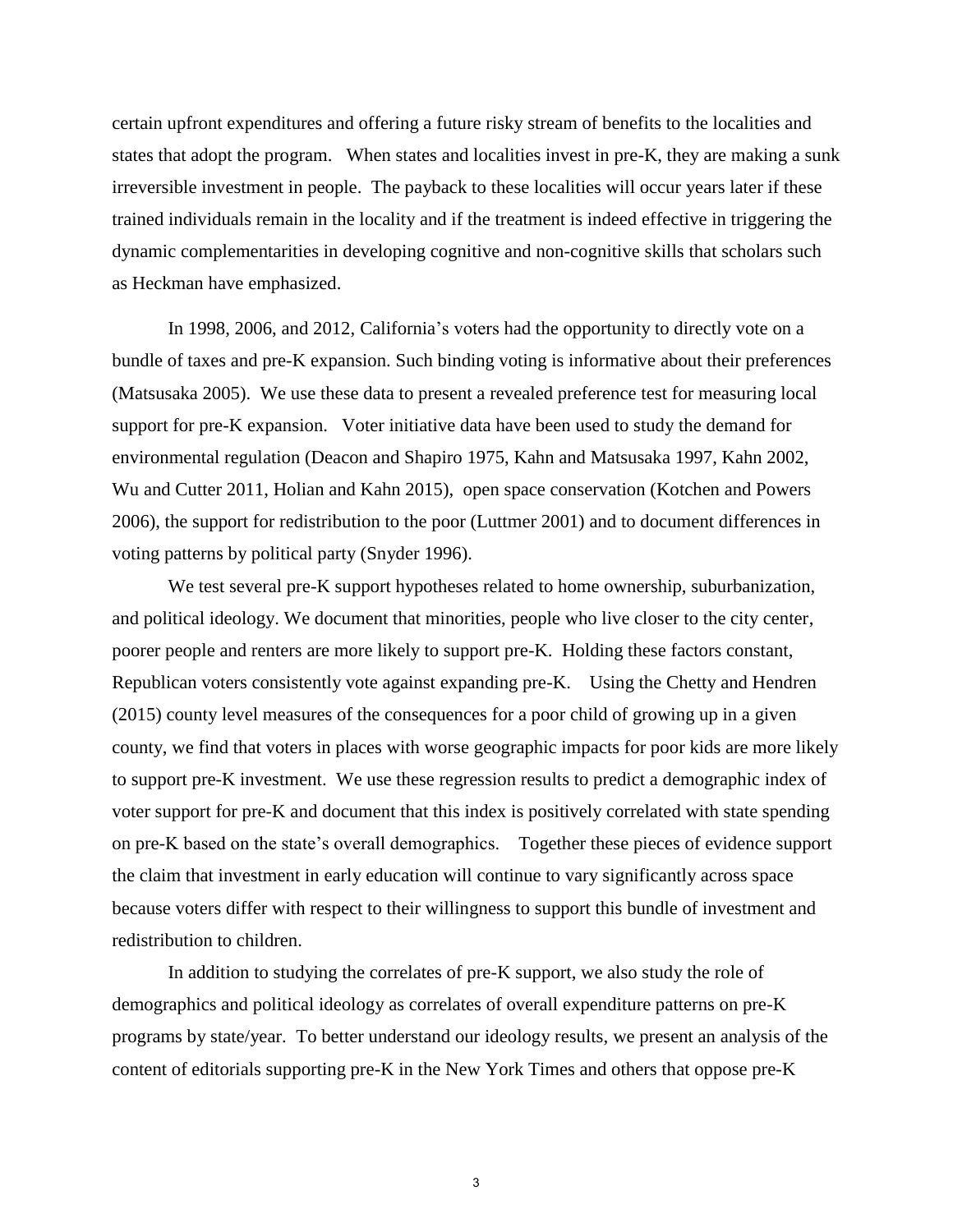expansion published in the Wall Street Journal. An open question is whether Republicans would be more likely to support pre-K investment if it was privately supplied through vouchers.

#### **Direct Democracy Voting on Local Pre-K Expansion**

Over the last twenty years, several states and localities have relied on direct democracy voting initiatives to determine whether they would enact new laws to invest in expanding pre-K. Examples include California in 1998, 2006 and 2012, San Antonio, Seattle and Bartholomew Indiana. In this section, we focus on the initiatives that we report regressions for in the next section. California often uses direct initiatives to determine the adoption of new laws (Matsusaka 2005).

 In November 1998, Californians voted on Proposition 10. This proposition imposed an additional tax on cigarettes of 50 cents per pack as well as additional taxes on other tobacco products. The revenue from this new tax would be used to create state and county commissions to establish early childhood development and smoking prevention programs. This initiative passed (with 50.5% of the vote) and it provided \$700 million per year in pre-K spending in  $California<sup>1</sup>$ 

In June 2006, California voters opposed Prop 82 as only 39.1% of voters supported it. If Proposition 82 had been approved, it would have created a free, voluntary, half-day public preschool program available to all 4-year olds. To pay for the program, the State of California would have imposed a new tax on high-income individuals. The new tax would have applied to individuals earning over \$400,000 annually, and to couples earning over \$800,000 annually.<sup>2</sup> A key feature of Proposition  $82$  – and one reason its implementation would have been expensive – is it raised program standards, including requiring teachers to have bachelor's degrees and be paid commensurately with public school teachers.3

Day\_Public\_Preschool\_Program\_(June\_2006) ,

 $\overline{\phantom{a}}$ 

<sup>1</sup> See http://nieer.org/publications/universal-pre-k-not-yet-california%E2%80%99s-cards <sup>2</sup> http://ballotpedia.org/California Proposition 82, Free Half-

http://en.wikipedia.org/wiki/California\_Proposition\_82\_%282006%29

<sup>3</sup> http://nieer.org/publications/universal-pre-k-not-yet-california%E2%80%99s-cards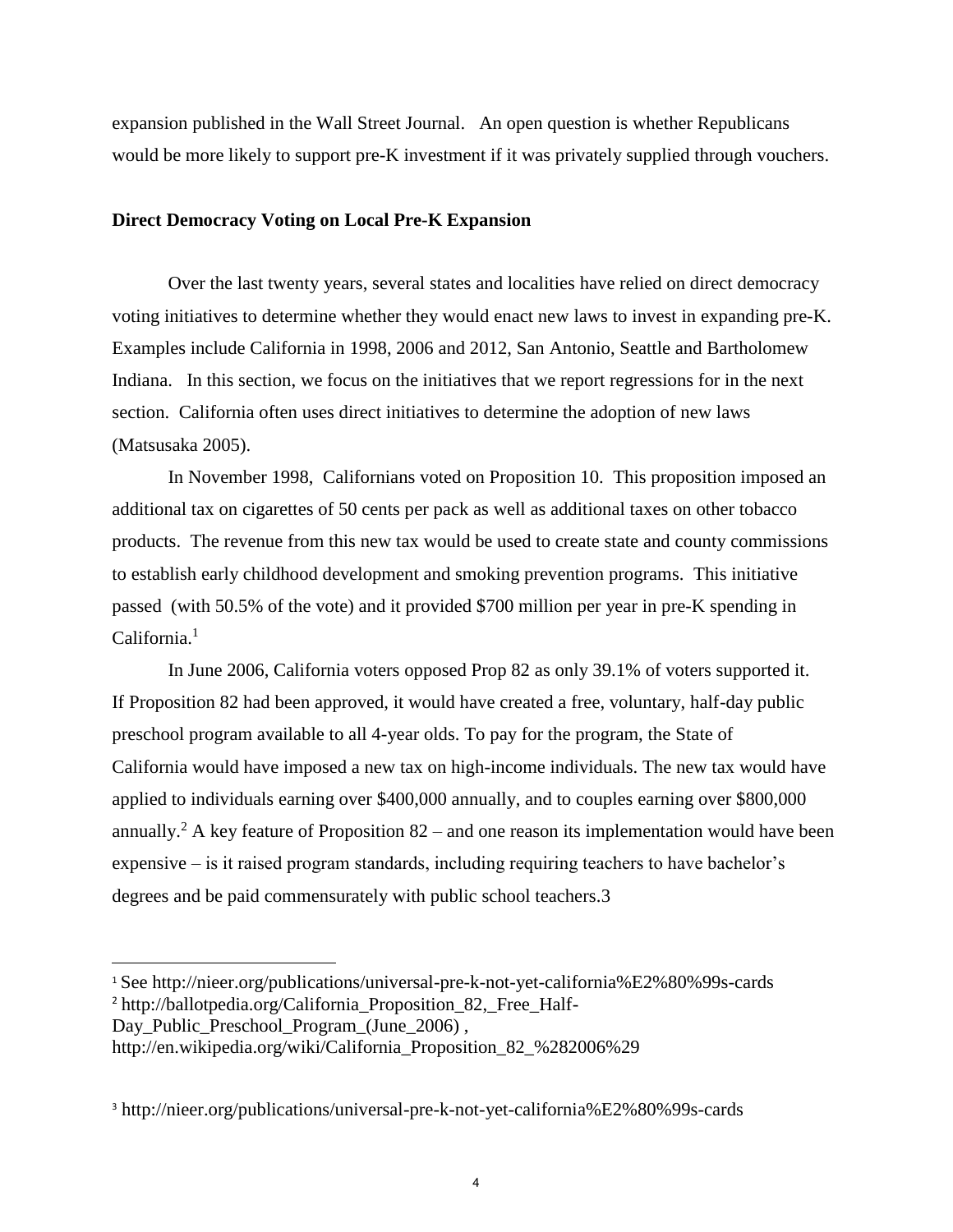In November 2012, California voters opposed Prop 38 as 29% of voters voted for it.<sup>4</sup> Proposition 38, a "State Income Tax Increase to Support Public Education" would have increased state income tax rates for most Californians, resulting in increased revenues to the state of about \$10 billion a year. This income tax increase would have ended after 12 years, unless voters had reauthorized it. This proposition earmarked most of the new revenue of \$10 billion for public school districts and early childhood development programs.<sup>5</sup>

In that same election cycle, Governor Brown opposed Prop 38 and he supported his own education bill called Proposition 30. Prop 30 passed as it received 55% of the vote. This proposition increases personal income tax on annual earnings over \$250,000 for seven years and it increases sales and use tax by 1/4 cent for four years.<sup>6</sup> Propositions 30 and 38 competed against each other. Voters could vote "yes" on both but the one that garnered more votes would win. In the next section we will use the data from these four initiatives in California to study the correlates of local support for pre-K. It is important to note that 89% of the revenue from Prop 30 was earmarked for K-12 with 11% for community colleges while 60% of Prop 38 was earmarked for K-12 education and between 10% to 15% was earmarked for pre-K investment.<sup>7</sup>

In recent years, other jurisdictions have voted on pre-K. Residents of the city of San Antonio in 2012 voted on Prop 1 which proposed to enact a sales tax to create a new "Municipal Development Corporation" that would build and operate new early childhood education centers around the city. This proposition passed. $8$  The initiative was funded by the city's remaining  $1/8$ cent sales tax.<sup>9</sup> In November 2014, Seattle voters passed Prop 1 which introduces a four-year, \$58 million property tax hike to enroll 2,000 children in 100 classrooms by the year 2018. The plan would cost the average homeowner \$43.36 per year, or \$3.61 per month. <sup>10</sup> We have

 $\overline{a}$ 

<sup>4</sup> http://elections.cdn.sos.ca.gov/ror/ror-pages/15day-general-12/qual-polparties1.pdf, http://voterguide.sos.ca.gov/propositions/38/analysis.htm

<sup>5</sup>http://ballotpedia.org/California\_Proposition\_38,\_State\_Income\_Tax\_Increase\_to\_Support\_Edu cation\_%282012%29

<sup>6</sup> http://vig.cdn.sos.ca.gov/2012/general/pdf/30-title-summ-analysis.pdf

<sup>7</sup> http://edsource.org/wp-content/publications/edsource-californiaschoolinitiatives-10-15cs4.pdf

<sup>8</sup> http://www.mysanantonio.com/elections/article/Voters-approve-Castro-s-Pre-K-plan-4014635.php

<sup>&</sup>lt;sup>9</sup> http://heartland.org/policy-documents/21-reasons-why-san-antonio-pre-k-tax-plan-bad-idea <sup>10</sup> http://www.kplu.org/post/seattle-leaders-hope-magic-sauce-will-guarantee-quality-proposedpre-k-plan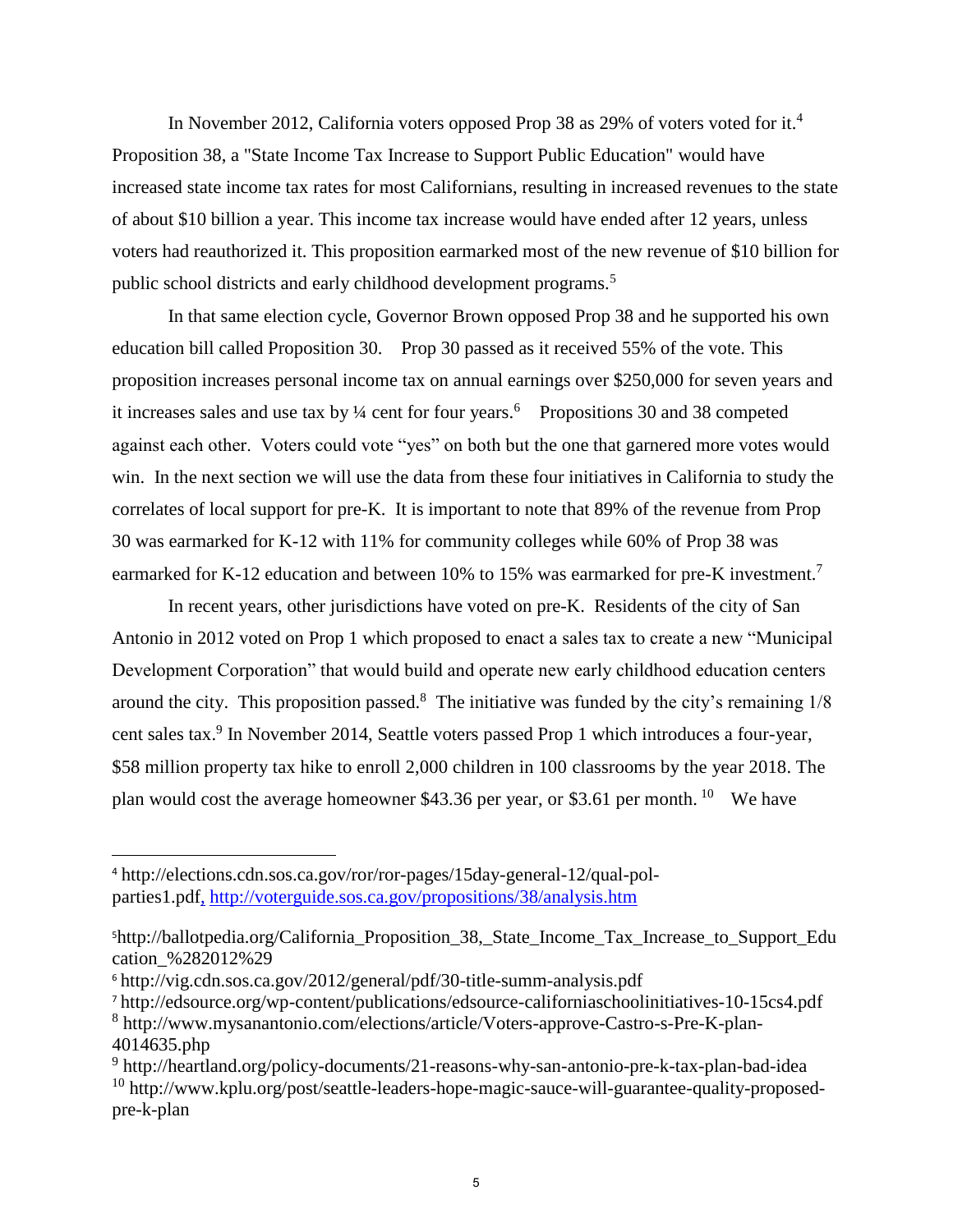collected the voting data for these places but they provide us with few data points and we are unable to collect data on the political party of registration. It is relevant to note that other states including Arizona, Colorado and Florida have voted on  $pre-K$ .<sup>11</sup> We have contacted the Board of Elections in each of these areas and have not been able to acquire the voting data at the precinct level.<sup>12</sup>

It is important to note that the major cities in the United States each already offer some form of pre-K training. In the Web Appendix, we provide details on the current pre-K programs for the five largest cities in the United States. Only New York City provides universal coverage and this change occurred quite recently.

#### **The Correlates of Local Political Support for Pre-K Expansion**

Voter level data on California initiative voting does not exist. Instead, from the statement of the vote we can collect precinct level data on the count of yes and no votes on each of these initiatives. The count of registered voters can also be collected. Using a spatial geocorr engine, these precincts can be assigned to Census geography to allow for the merger of Census data. In our regression results, we will use three different geographic levels. Some results will be reported at the census block level, others at the block-group level and others at the census tract level. The tract is the largest of these various geographic units and it contains roughly 4000 people.

 $\overline{\phantom{a}}$ 

<sup>11</sup> http://election.dos.state.fl.us/initiatives/initdetail.asp?account=34708&seqnum=1

<sup>&</sup>lt;sup>12</sup> Prop 203: First Things First For Arizona's Children, Passed with 52.6% voting Yes – 52.6 percent, No, 47.4 percent. Raises the tax on cigarettes by 80 cents, from the current \$1.18 to \$1.98, to fund early childhood development. The tax increases for other tobacco products are: 9 cents per ounce on smoking tobacco (for those who roll their own cigarettes), snuff, and chewing tobacco; 2.2 cents per ounce on cavendish, plug, or twist tobacco; 17.8 cents per pack of 20 on small cigars; and 8.8 cents per three on cigars that retail for no more than 5 cents apiece, and 8.8 cents each on more expensive cigars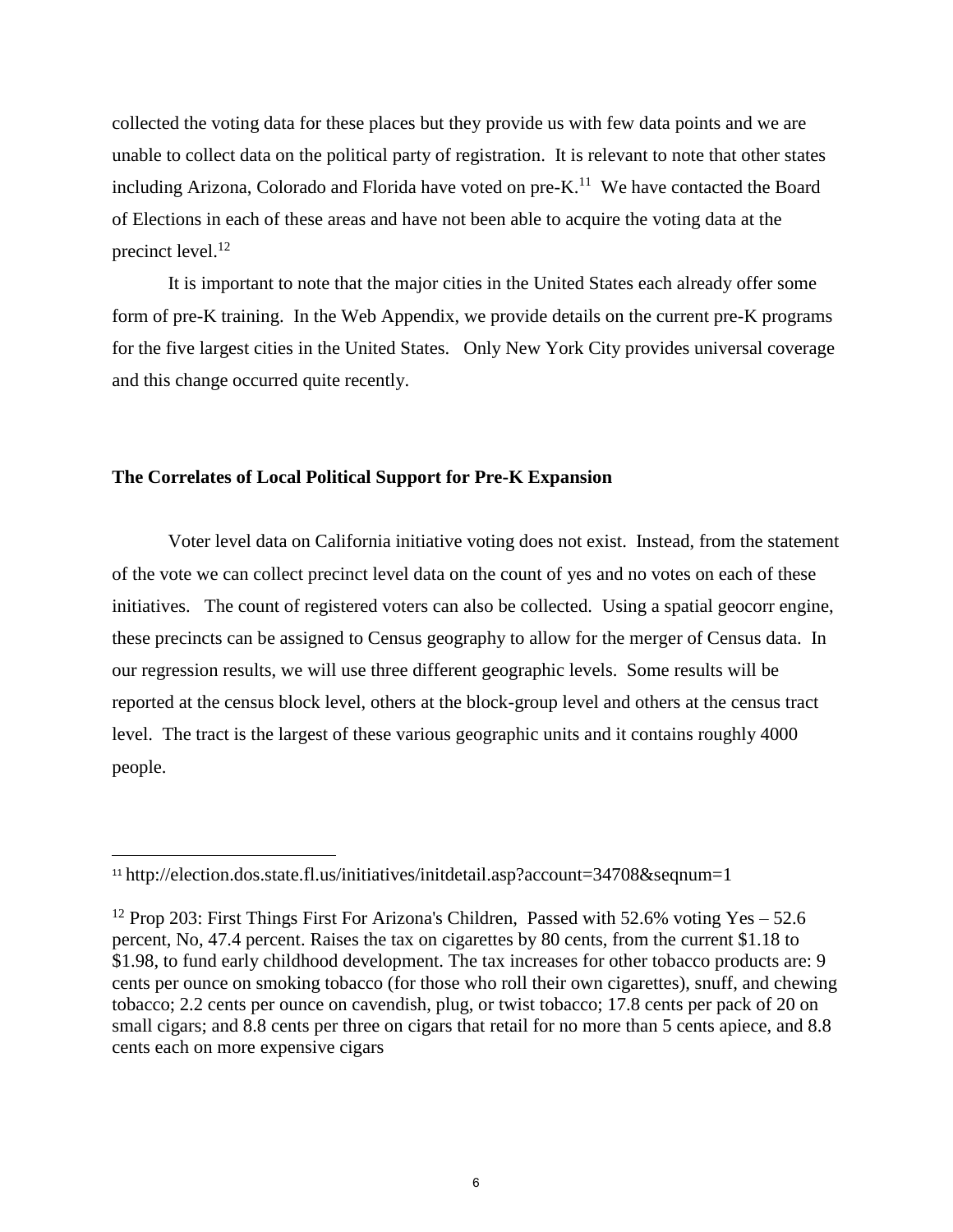From an individual voter's perspective, each of the listed pre-K initiatives offers private benefits and private costs. The private cost of voting in favor of such an initiative is that one's taxes will increase. Given California's progressive tax code, richer people will pay a higher share of the taxes. This provides an incentive for such voters to oppose initiatives that they view to be mainly engaged in redistribution. Individual voters will recognize that their private benefits from voting for pre-K expansion will be higher if they have expect that their child will participate in such a new program (Cascio and Schanzenbach 2013). Richer households and suburban households may already have arranged their childcare and may not find this option to be attractive (Brandon and Hofferth 2003). A second private benefit from pre-K expansion accrues to home owners in areas whose quality of life is expected to improve in the medium term because of the spatial concentration of young children receiving pre-K education. If enough children are trained and if these children are spatially concentrated then local public goods such as street safety could be improved in the medium term (Deming 2009, 2011). A rational expectations model would predict that this expected discounted capitalization effect would raise home prices in the short run (Hilber and Mayer 2009).

Given that the poor tend to concentrate in center cities (Glaeser, Kahn and Rappaport 2008), this capitalization benefit is likely to be greatest for center city home owners. Conversely, if pre-K trained children grow up and require fewer resources for welfare, prison and health care then there be a general state wide fiscal spillover independent of where these trained individuals live within the state. In this second case, forward looking home owners would be more likely to support pre-K.

 Voting on pre-K may also depend on voter ideology (Snyder 1996). We use political party of registration data to proxy for voter ideology. We posit that Republicans will be less likely to support public investment in pre-K. This correlation may reflect that this group is less altruistic towards the poor. This group may also live further from such individuals and thus gains less. Republicans may also oppose the expansion of the state and may view public provision of pre-K as a transfer to public sector unions (DiSalvo 2015).

We adopt a reduced form approach and estimate voting regressions of the form presented in equation (1). The unit of analysis will either be at the census tract, census block or census block group. The dependent variable equals (yes votes)/(yes votes + no votes).

7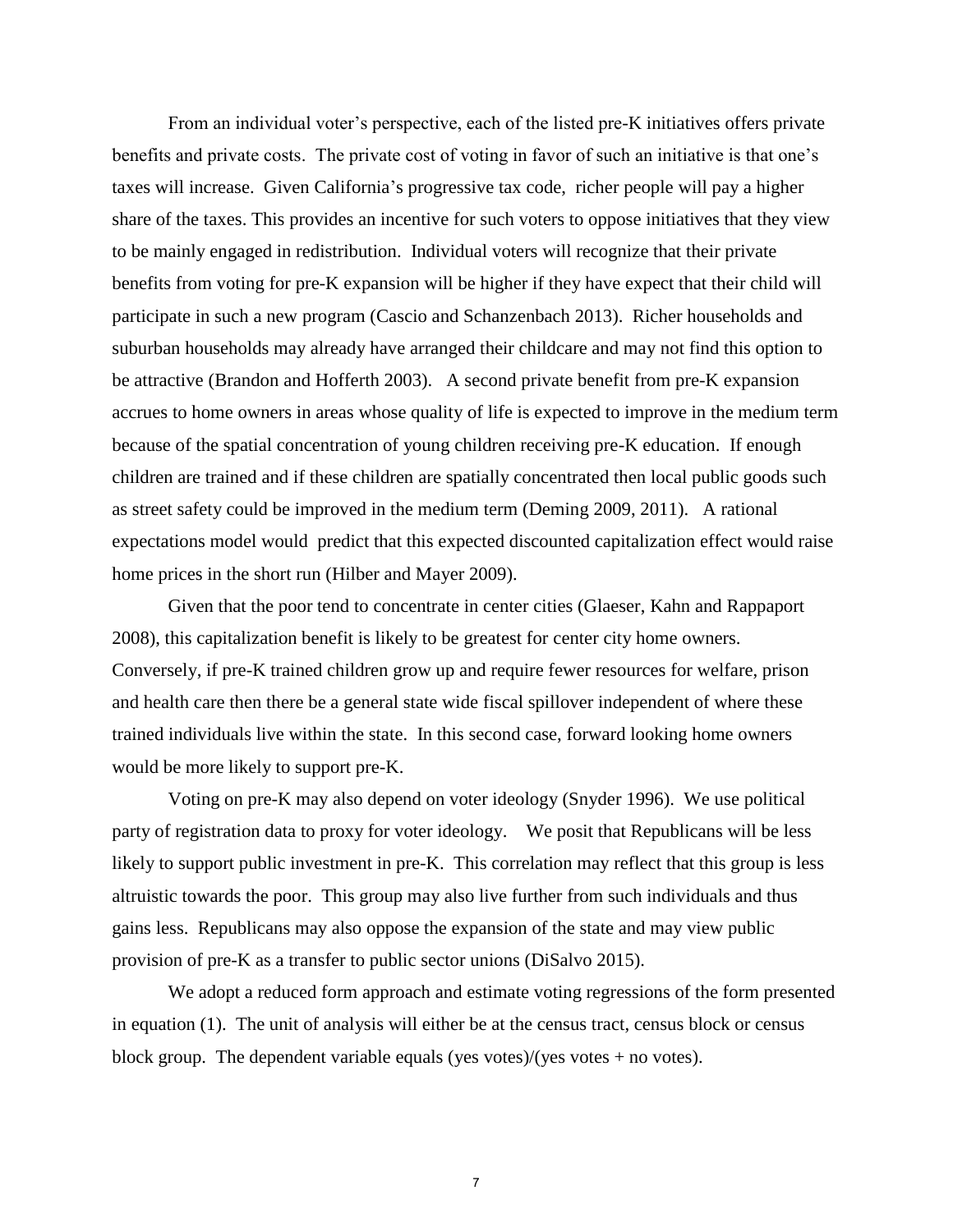$$
\% \text{Vote for Initiative }_{m} = \gamma + \alpha \cdot X_{m} + U_{m} \tag{1}
$$

In this regression, we will often include county fixed effects and the explanatory variable vector will include a set of relevant correlates of voting patterns. We weight the regressions by the count of total voters on a specific initiative. The error term reflects the unobserved determinants of support for an initiative.

#### *The Role of Political Ideology*

In Table One, we present four regressions based on equation (1). Each column reports results on a different education vote; Proposition 10 in 1996, Proposition 82 in 2006, Proposition 30 in 2012 and Proposition 38 in 2012. We include county fixed effects in each regression and the geographic area's share Republican registered voters is the omitted category. Across all four initiatives, Democratic areas are more likely to vote for investment in public education. In 1996, a ten percentage point shift from Republicans to Democrats is associated with a 2 percentage point increase in the share of yes votes for Prop 10. This differential grows over time. Based on the results in column (2), a tend percentage point shift from Republicans to Democrats is associated with a 8.3 percentage point increase in the support for Prop 82 in 2006. It is notable that the Democrat/Republican gap (and the Green Party/Republican gap) is larger for Prop 30 than for Prop 38 in 2012. Recall that Prop 30 earmarked new tax revenue for K-12 and community colleges while providing nothing for pre-K. In contrast, roughly 15% of Prop 38 revenue was earmarked for pre-K programs.

 Table Two presents additional estimates of equation (1) using only votes from the November 2012 election. In this case our unit of analysis is the census block. The University of California at Berkeley's IGS has taken the precinct level data and used an algorithm to assigned vote counts to census blocks.<sup>13</sup> A precinct consists of several blocks and the algorithm satisfies an adding up constraint. The payoff of smashing precincts into census blocks is that this allows census data to be merged to the voting data. We will return to this point in Table Three below.

 $\overline{a}$ 

<sup>13</sup>See https://igs.berkeley.edu/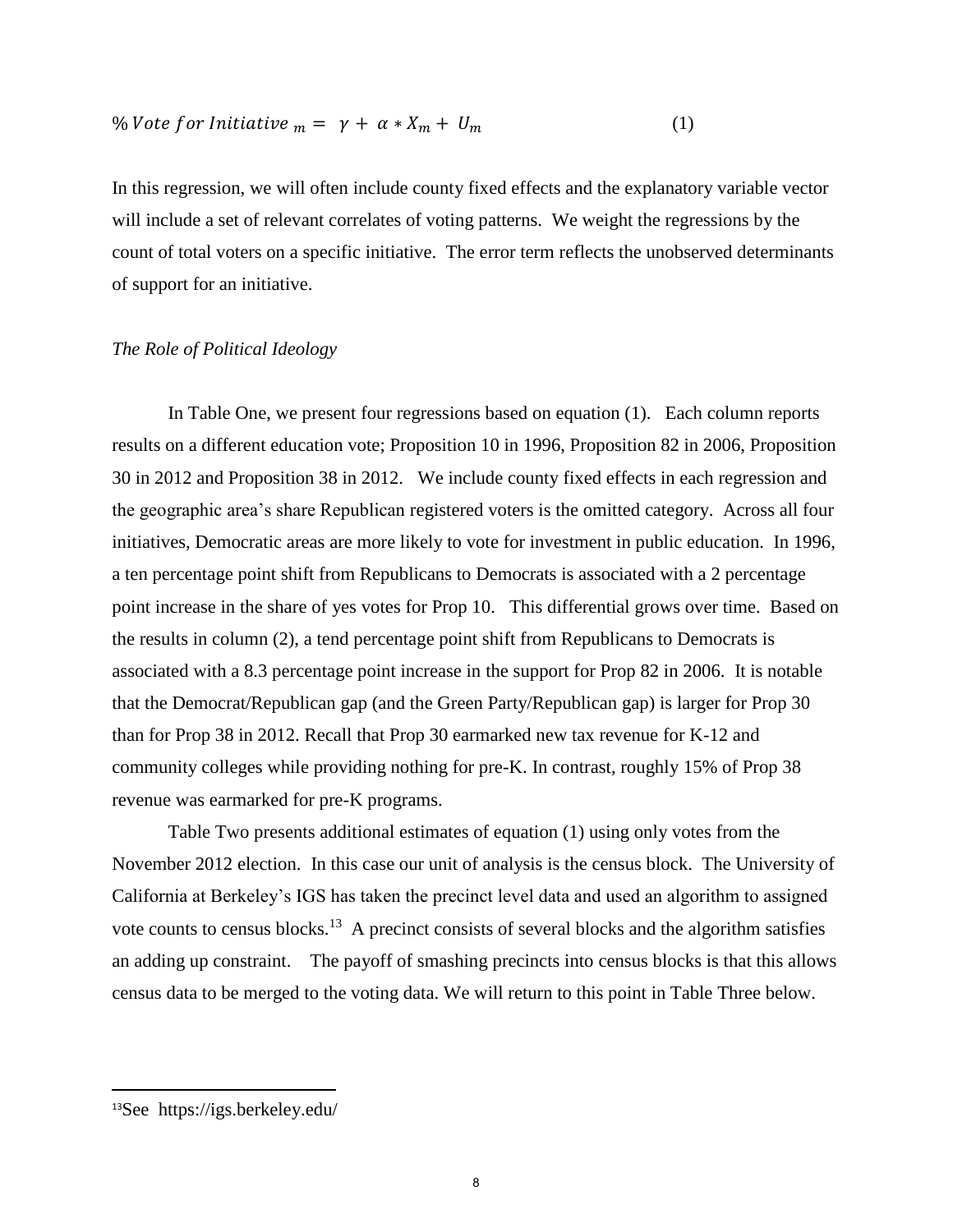Table Two reports four OLS estimates. Each of these regressions includes county fixed effects. The dependent variable differs across the four regressions. In Column (1), the dependent variable is the percentage of yes votes on the Pre-K initiative (Prop 38). In Column (2), the dependent variable is the percentage of yes votes on Prop 33. This proposition focused on how auto insurance rates are set in the state. The key issue here is whether price discrimination for different risk categories would be allowed. In Column (3), the dependent variable is the percentage of yes votes on Prop 34. This proposition would end the death penalty in California. We report the voting on these different measures to show how the relationship between political ideology and voting varies across issues.

 As shown in Table Two, relative to Republicans, Democrats support expanding pre-K access, oppose price discrimination for auto insurance and support ending the death penalty. All else equal, a ten percentage point shift in a census block's percent Democrat is associated with a 5.3 percentage point increase in voting for pre-K expansion and a 6.4 percentage point increase in voting in favor of ending the death penalty. We recognize that many voters choose not to vote. In column (4) of Table Two, we report the correlates of participation in voting on Prop 38. Democrats are less likely to participate in this vote.

#### *The Role of Poor Child Upward Mobility in Support for Pre-K Investment*

 In Table Three, we report the same regressions reported in Table Two but we now drop the county fixed effects and replace them with four county attributes and cluster the standard errors by county. The four county attributes we include are the log of the county's population in 2010, its latitude and two measures of upward mobility from the Chetty and Hendren (2015) upward mobility geographic index. For 56 of the 58 counties in California, they provide data of the percentage gain (or loss) in income at age 26 from spending one more year of childhood in a given county relative to the national mean. The key point is that they estimate this effect separately for poor children (whose parents earn an income at the  $25<sup>th</sup>$  percentile of the national income distribution). In our Table Three we define this variable to be the p25 index. They also estimate this effect for rich children (whose parents earn an income at the  $75<sup>th</sup>$  percentile of the national income distribution). We define this variable to be the p75 index.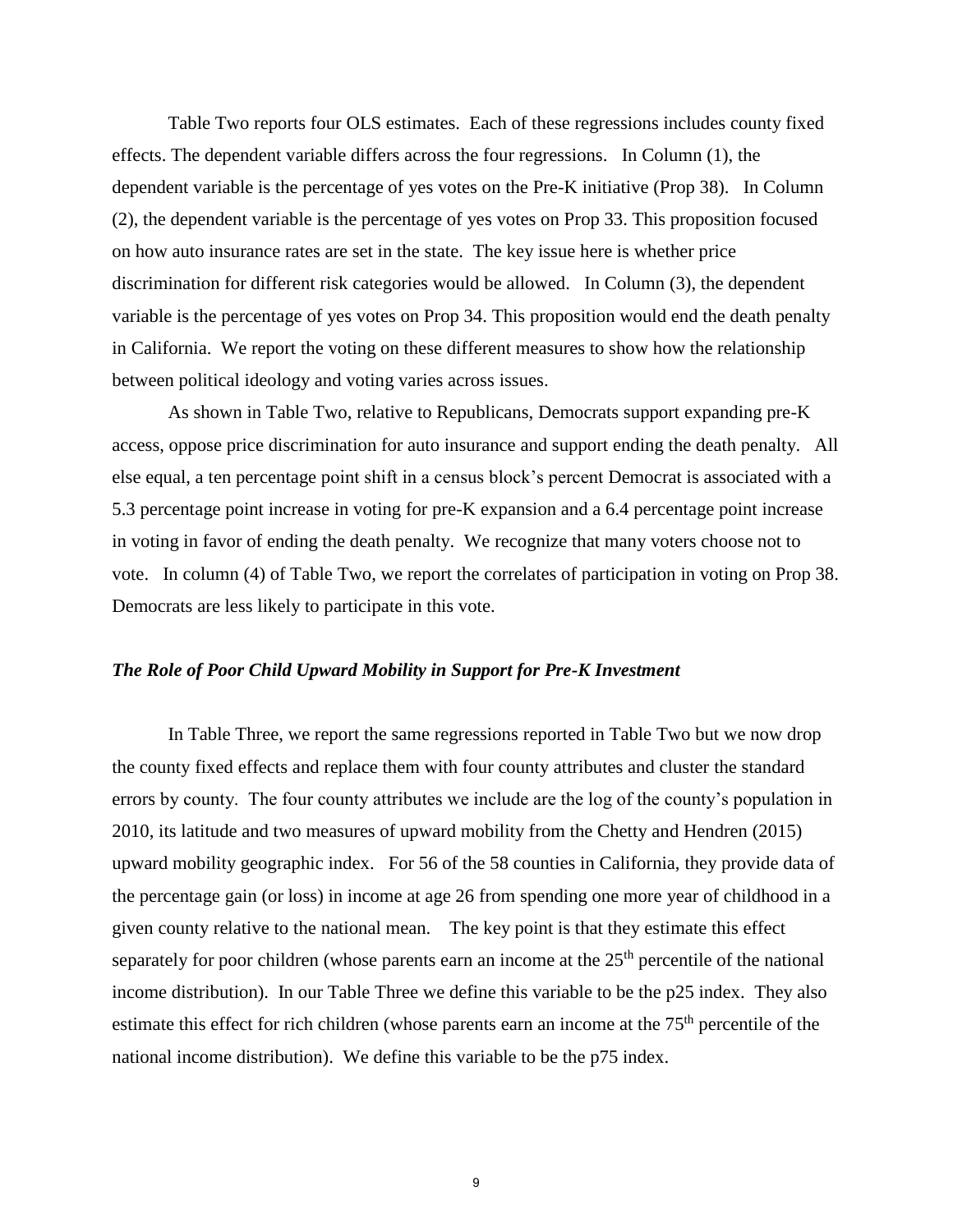A priori, it is uncertain whether counties in which poor kids experience a negative treatment effect (i.e a negative p25 index) would support increased investment in early education. While they would benefit from such a cross-subsidized intervention and thus should vote for it out of self interest, it is also possible that one reason for why the county has low upward mobility for the poor is due to low investments in human capital and a voter apathy for such investments. As shown in Table Three, all else equal voters in counties with negative poor kid treatment effects are more likely to vote for pre-K. Interestingly, these counties are also more likely to oppose banning the death penalty.

#### **Socio-Demographic and Spatial Determinants of Pre-K Support**

In Table Four, we further study voting on Prop 38 (the pre-K initiative voted on in California in November 2012) but now our unit of analysis is the block group and we have merged in Census data from the year 2010. We must aggregate our block data to the block group data to be able to merge in year 2010 Census data. Table Four presents four regressions with two for Prop 30 (see columns 1 and 2) and two for Prop 38 (see columns 3 and 4). In columns (1) and (3), we include county fixed effects and in columns (2) and (4), we include metro area fixed effects and drop geographic areas more than 75 kilometers from a central business district.

Controlling for a full set of socio-demographic controls, political ideology continues to matter. In Table Four, the variable Liberal is the share of registered voters who are Democrats plus Peace and Freedom plus Green Party registered voters. This variable has a positive and statistically significant coefficient in all four regressions. The coefficient is twice as big for Prop 30 than for Prop 38. Based on the results in column (3), a ten percentage point shift in an area's share Republicans to Liberal is associated with a 3.6 percentage point increase in support for Prop 38.

We find that there are fewer pro-pre-K voters in areas featuring; older people, owner occupied housing, children present, college graduates, blacks and married people and in low density suburban areas. The negative coefficient on home ownership suggests that this group does not believe that the future benefits are more valuable than the current upfront costs of the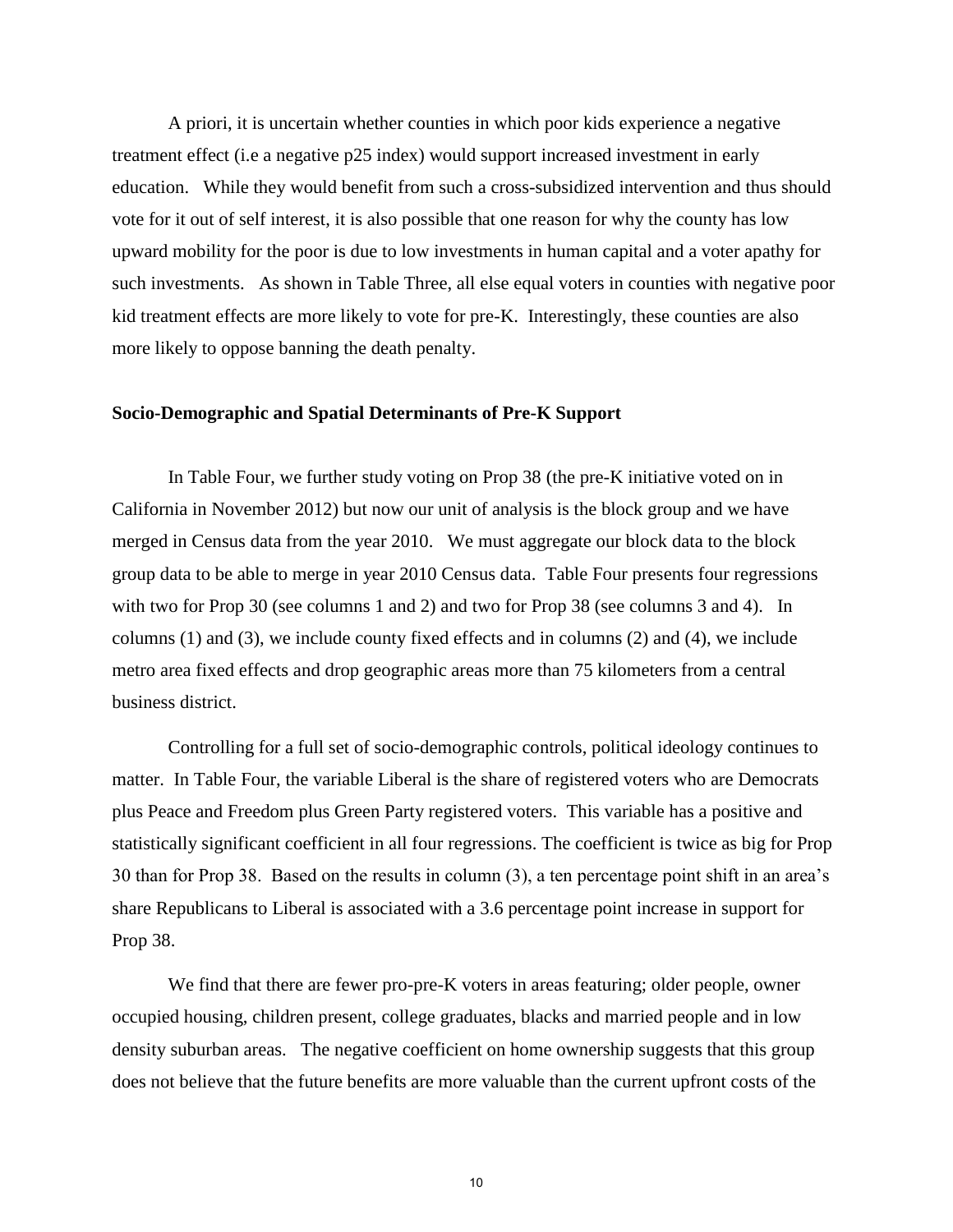tax hike. The only counter-intuitive finding here is the negative coefficient on percent black in the area. The results for Prop 30 and Prop 38 are quite similar with just one exception. More educated communities support Prop 30 but oppose the pre-K Prop 38.

The key difference between columns (1) and (2) and (3) and (4) is the inclusion of the variable measuring a block group's distance to the central business district (CBD). For both Prop 30 and Prop 38 we find that all else equal suburban voters oppose investment in public education. In the case of Prop 30, a doubling of distance from the CBD reduces support for this initiative by .8 percentage points. The suburban effect is 50% smaller for Prop 38 voting. These findings are consistent with the hypothesis that those who live in the suburbs at low population density have fewer interactions with the urban poor and this may lead them to oppose pre-K investment because they gain little in terms of improvements in their local public goods (street safety) and perhaps because they do not interact with those who will gain from this investment (endogenous altruism). We recognize that these voting regressions are ecological regressions but it is important to note that our unit of analysis is small as it is either block groups or census blocks.

#### **Micro Survey Data**

We are able to supplement this actual voting data with individual level survey data. The Public Policy Institute of California (PPIC) regularly conducts household surveys before elections. In October 2012, the PPIC asked roughly 2000 California adults about their intended votes in the upcoming election. We use these micro data to estimate equation (2).

$$
Support Pre K_j = \gamma + \alpha * X_j + U_j \tag{2}
$$

Table Five presents three discrete choice models where the dependent variable equals one if the respondent supports Prop 38 (i.e supports pre-K investment). Column (1) is estimated using a probit model and the marginal effects are reported. Columns (2) and (3) are estimated using a linear probability model and in column (3) , county fixed effects are included. Across all three specifications, Liberal voters support pre-K investment. Each survey respondent is asked to reveal their political party affiliation. Self reported liberals have a 23 percentage point higher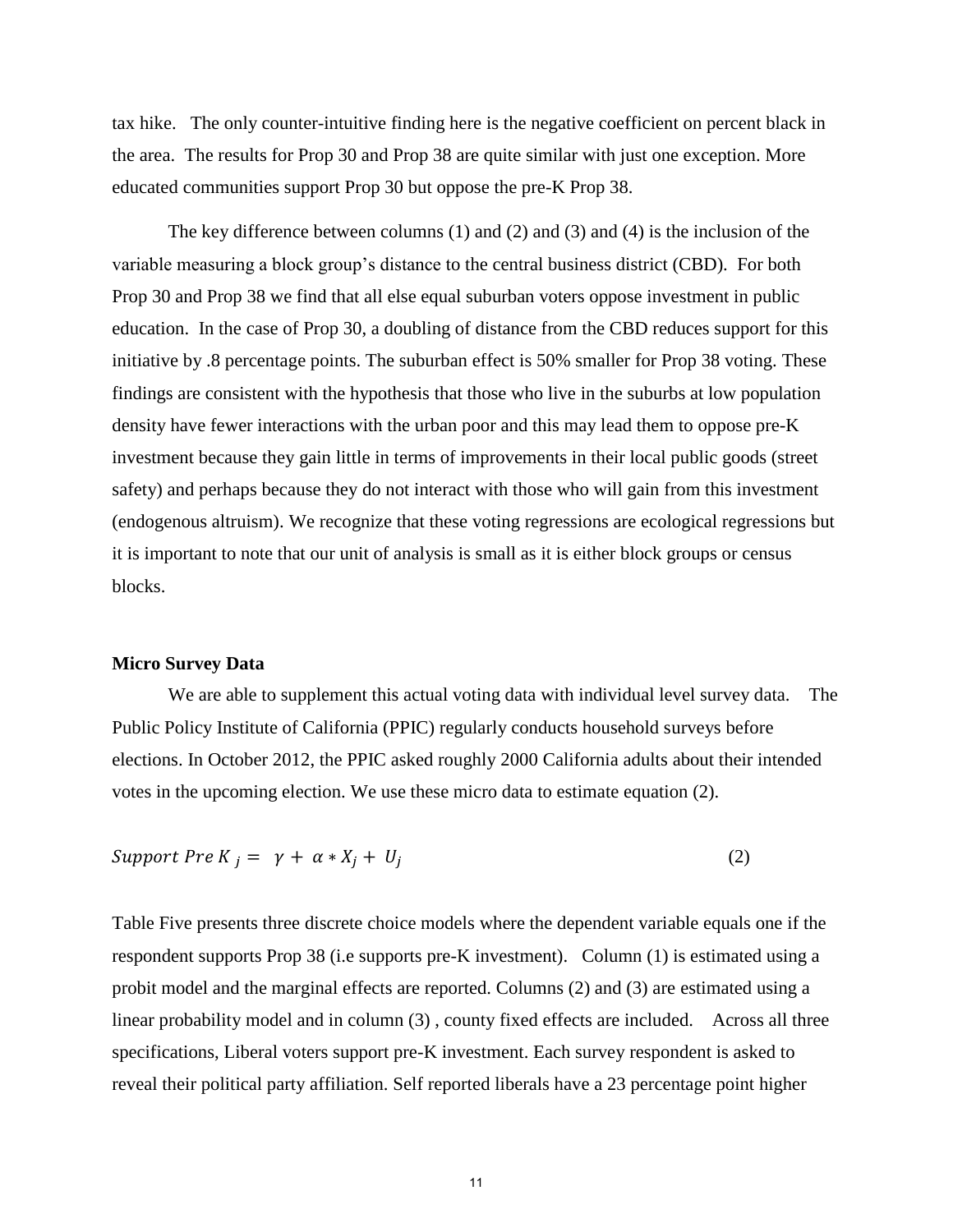likelihood of supporting pre-K than non-liberals. Controlling for ideology, home owners are much less likely to support pre-K. Home owners are 25 percentage points less likely to support pre-K than renters. College graduates and those who are older and born in the United States are less likely to support pre-K. Blacks and Hispanics are more likely to support pre-K. Again, note that the correlates of support for pre-K barely change when we include county fixed effects. In results available on request, we have included the Chetty and Hendren (2015) county level upward mobility measures for poor and rich children. We find that the  $25<sup>th</sup>$  percentile coefficient is negative and the  $75<sup>th</sup>$  percentile coefficient is positive (the same patterns that we presented in Table Three) but the two coefficients are statistically insignificant.

 These individual level findings are intuitive. The large negative effect of home ownership suggest that home owners do not believe that the capitalization effects of improved future local public goods will materialize or that the fiscal gains from pre-K treated kids paying greater income taxes, and receiving lower welfare payments will materialize.

 Using data from the City of Los Angeles, we have mapped the location of this city's California State Preschool Program locations.<sup>14</sup> By merging in our census block level data, we studied the correlates of who tends to live within one mile of one of these Centers. We find that lower income households and Hispanics (but not blacks) are likely to live within a one mile.

#### **Constructing a Demographic Index of Pre-K Support**

 Following Luttmer (2001), we take the micro survey PPIC data and use the micro estimates of equation (2) to form a predictive index of each block group's propensity to vote in favor of Prop 38. In particular, we form a demographic index of support for Prop 38.

$$
Pro \, Prop \, 38_{ij} = c + b * \left(\sum_{j} B_{ppic,j} * X_{census\,ij}\right) + U \tag{3}
$$

We construct the explanatory variable  $\sum_j B_{ppic,j} * X_{census\ ij}$  presented in equation (3), which represents the predicted block group support for Prop 38, using the equation: .634 -

 $\overline{\phantom{a}}$ 

<sup>14</sup> http://achieve.lausd.net/Page/501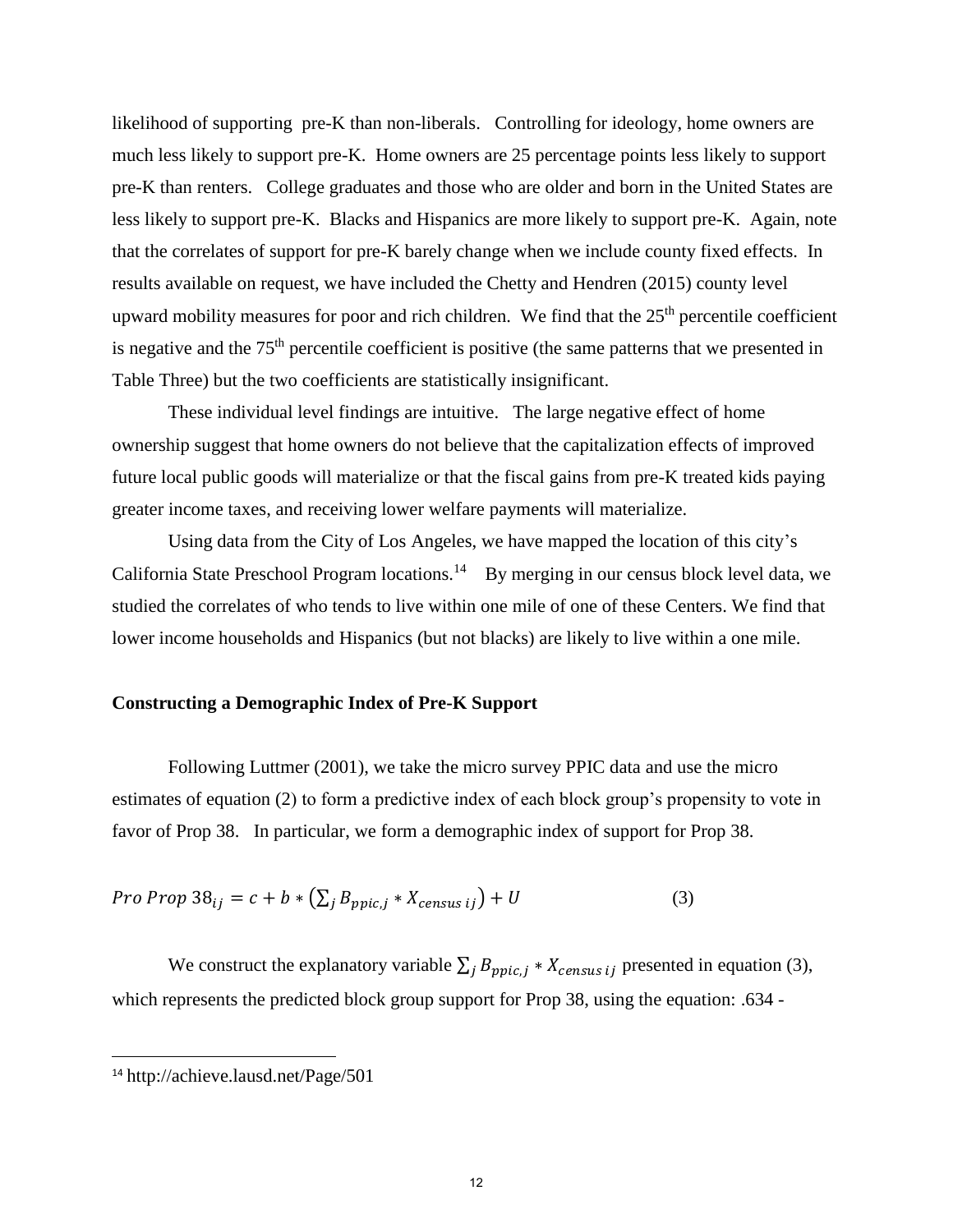.0022\*(median age) + .217\*Liberal -.036\*male -.229\*Own +.040\*kids -.062\*College Graduate +.164\*Black.

Intuitively, we use micro data to estimate the coefficients  $B_{ppic,j}$  (see Table Five for such estimates) and then combine these estimates with census block-group data. The vector  $B_{ppic,j}$  is used to collapse the census demographic data into a single index of block-group support for pre-K investment.

As shown in Table Six, this single index explains roughly 75% of the variation in actual voting. The results reported in Table Six show that in a regression based on equation (4) that does not and does include county fixed effects, that there is a strong correlation between the predicted voting share and the actual voting share. This suggests that survey responses related to Pre-K support are capturing actual preferences of voters. A one percentage point increase in the Pro Prop 38 index (see equation 4) is associated with a .5 percentage point increase in a block group's vote share in favor of Prop 38.

#### **Understanding State Level Pre-K Investment Variation**

l

 In this section, we use a state/year panel covering the years 2002 to 2013 to explore the propensity of states to invest in pre-K. Such investment is distinct from the federal government's Head Start program. By 2008, more children at ages 3 and 4 were enrolled in statefunded pre-K programs than in Head Start. State programs enroll about 1.1 million preschoolers, while Head Start serves about  $920,000$  in that age range. <sup>15</sup> We run regressions of the form;

$$
Pre K Investment_{jt} = \gamma_j + \delta * X_{jt} + U_{jt}
$$
\n(4)

<sup>15</sup> http://www.newamerica.net/blog/early-ed-watch/2009/head-start-and-state-pre-k-competingcollaborating-and-evolving-14411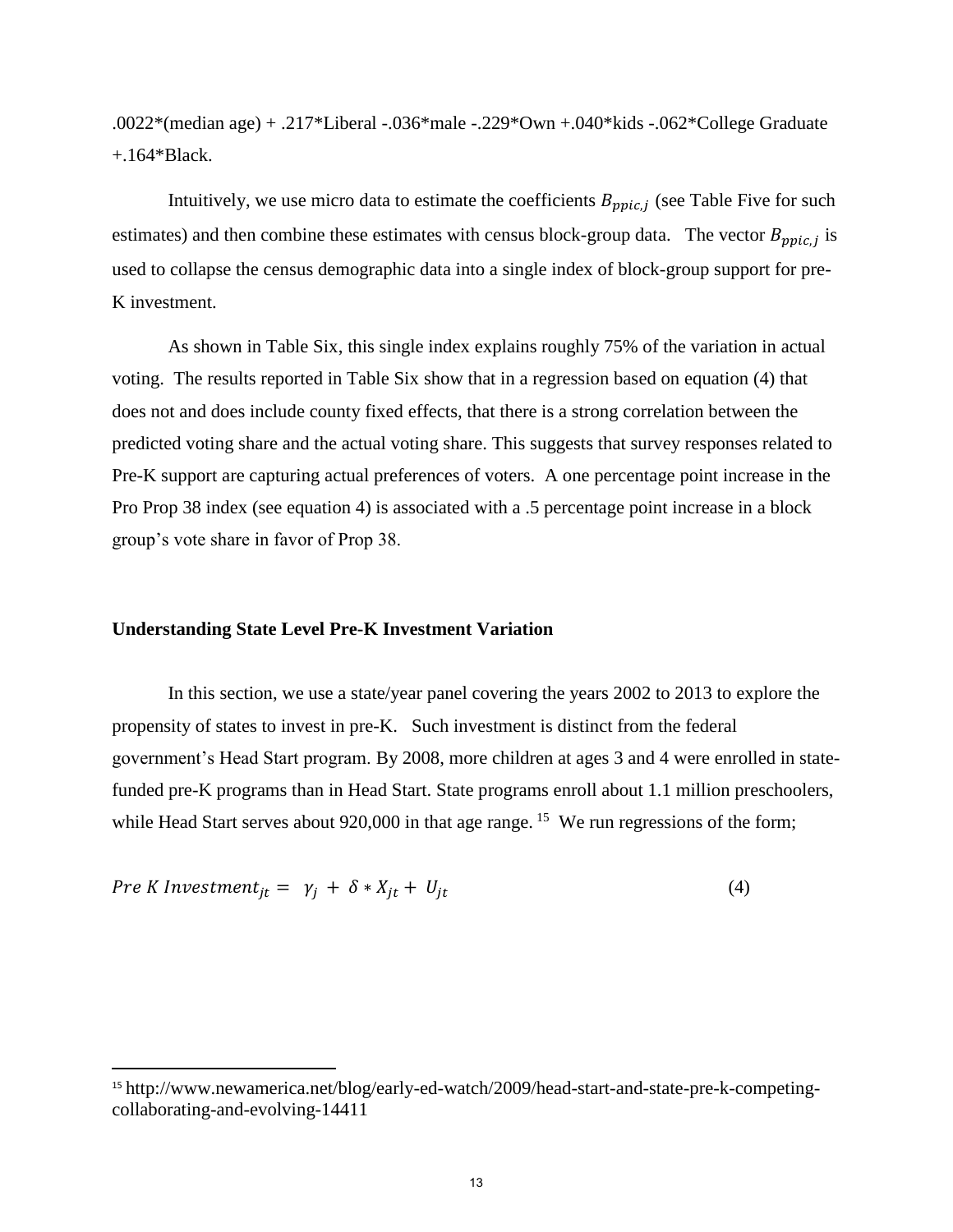Our data source is the NIEER website. In order to be counted in these data, an education initiative must be "funded, controlled, and directed by the state." Therefore kids who attend private pre-k are not counted in these data.<sup>16</sup>

As explanatory variables, we have merged in a number of state attributes related to demographics, migration, and political variables. We will discuss each below. In column (1) of Table Seven, the dependent variable is a state's real pre-K expenditure per child enrolled in such programs. The mean for this variable is \$1,814 with a standard deviation of \$1381. All else equal, expenditure is declining over time by \$64 per year. We find no evidence of a correlation between state pre-K expenditure and the state's annual unemployment rate. We find evidence of the role of political ideology. Those states that are Right to Work states (see Holmes 1999) and that have conservative senators (based on the DWNOMINATE Ideology Index) are spending less per pre-K child and these two variables are statistically significant at the 1% level. Column (2) is identical to column (1) except in this case the dependent variable is expenditure per child in K-12 education. Conservative states invest less in K-12 and states with higher poverty rates also spend less on K-12. In column (3), we use as the dependent variable the ratio of pre-K expenditure per child divided by K-12 expenditure per child. We also test whether states with higher out migration rates invest less in pre-K. We reject this hypothesis.<sup>17</sup>

We include the Chetty and Hendren (2015) spatial treatment effects with one for poor families (the  $25<sup>th</sup>$  percentile) and one for rich families (the  $75<sup>th</sup>$  percentile). We create state level measures of these variables by taking their county level data and aggregating them up to the state

 $\overline{a}$ 

<sup>&</sup>lt;sup>16</sup> In studying NIEER data it is relevant to note that some nuances can arise in determining what is a city pre-K program and what is a state program concentrated on a certain city. A NIEER spokeswoman said that "while the Mayor pushed very hard at first to have the program funded and administered at the city-level, through an income tax increase, in the end, it's a statewide expansion that, right now, just focuses heavily on NYC. The majority of the funds in the new state program for this year did go to NYC, since they were lobbying hardest for it, but over \$100 million went to other districts in the state. So, while we talk about NYC as though it is a local program, those children are actually enrolled in the state program". That program would be counted in the NIEER data.

<sup>&</sup>lt;sup>17</sup> This test mirrors research examining the subsidizing public university education in states featuring large out-migration rates (Bound et. al. 2004). Intuitively, if all University of Michigan undergraduates move to California after they graduate then why are the Michigan tax payers subsidizing their education? We sought to test whether states with high out-migration rates invest less in young children. We reject this hypothesis.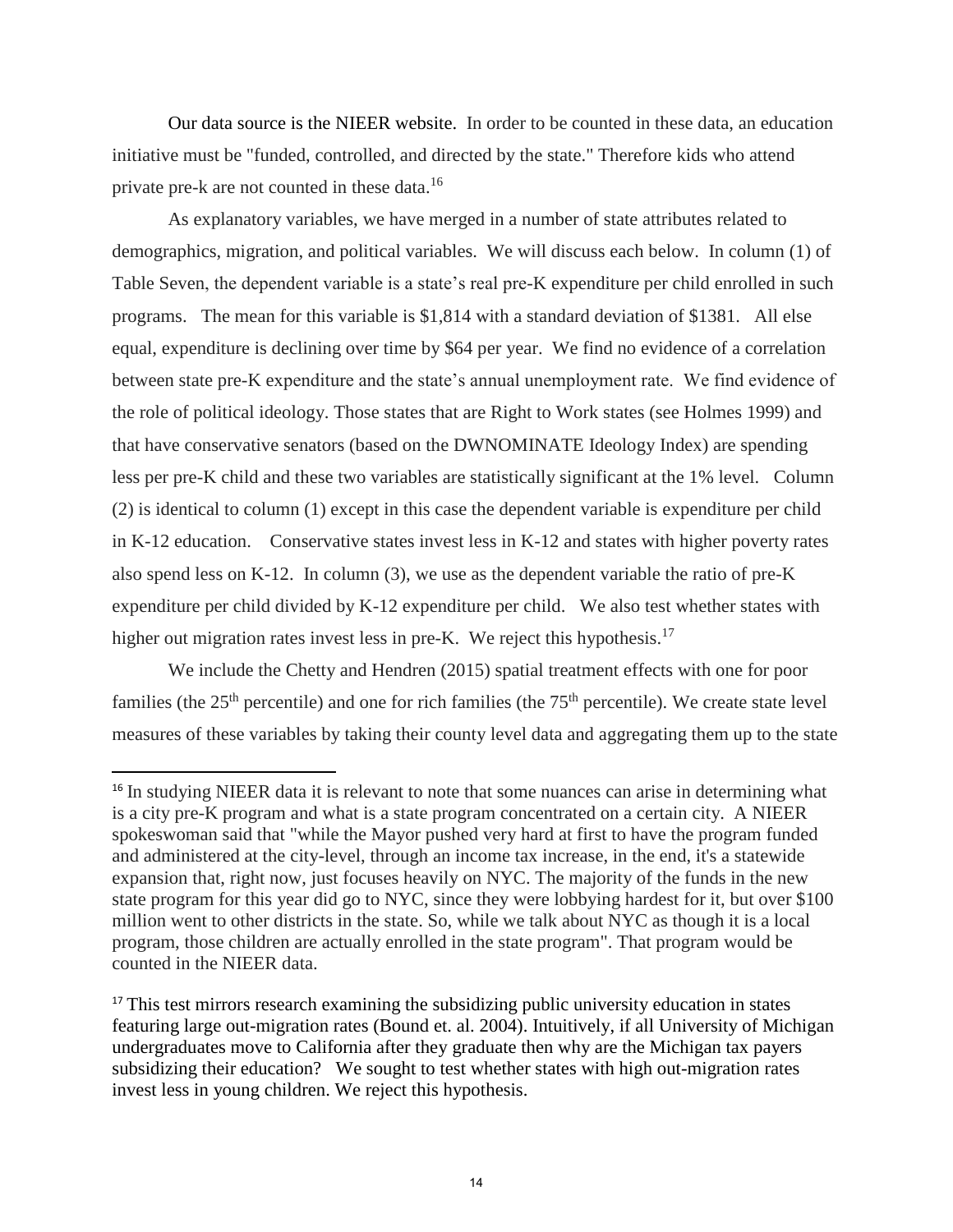level using each county's population in the year 2000 as the weights. We find all else equal, that states where poor children suffer from living there invest more in pre-K and states where rich children gain from living there invest more in pre-K. As shown in column (3), we find the same effects when we take the ratio of state pre-K to K-12 expenditure.

In the right two columns of Table Seven, we report the state's yearly % of all three year olds and four year olds enrolled in pre-K. Few statistically significant results emerge. As shown in column (3), we find that more conservative Right to Work states have fewer three year olds enrolled in pre-K but this effect vanishes for four year olds.

As a final piece of the empirical work, we study the connection between our individual survey data (the California PPIC sample discussed above) and state investment decisions. In a first step, we estimate a linear probability model to determine the correlates of each voter's propensity to support California's Prop 38. We estimate the following function: support for Pre-K =  $.542 + .231*$ Liberal  $-.254*$ Owner  $-.052*$ College Graduate  $+.173*$ Black  $+.218*$ Hispanic. For each state, we use year 2000 Census data on the % owner occupied housing, % college graduate, % black and % Hispanic and we also collect the percent of the state's voters in the year 2000 Presidential Election who voted for the Democrat (Al Gore). We label this last variable as % Liberal. We use the equation above to predict for each state its demographic index of support for Pre-K. Note that this is based on the PPIC survey regression model and the actual demographics of each state in the year 2000.

We then correlate this index with the year 2002 state level data on investment in pre-K. The correlation between share of 3 years olds in pre-K and our index is .237. The correlation between share of 4 year olds in pre-K and our index is .260 and the correlation between our index and expenditure per child is .346. These positively and fairly large correlations are consistent with our hypothesis that voter demographics matter in determining public goods investment in pre-K.

#### **Editorial Page Pre-K Discussion in Liberal and Conservative Newspapers**

 In the previous section, we have used several independent data sets and consistently documented across all of them that Republicans oppose pre-K investment. To better understand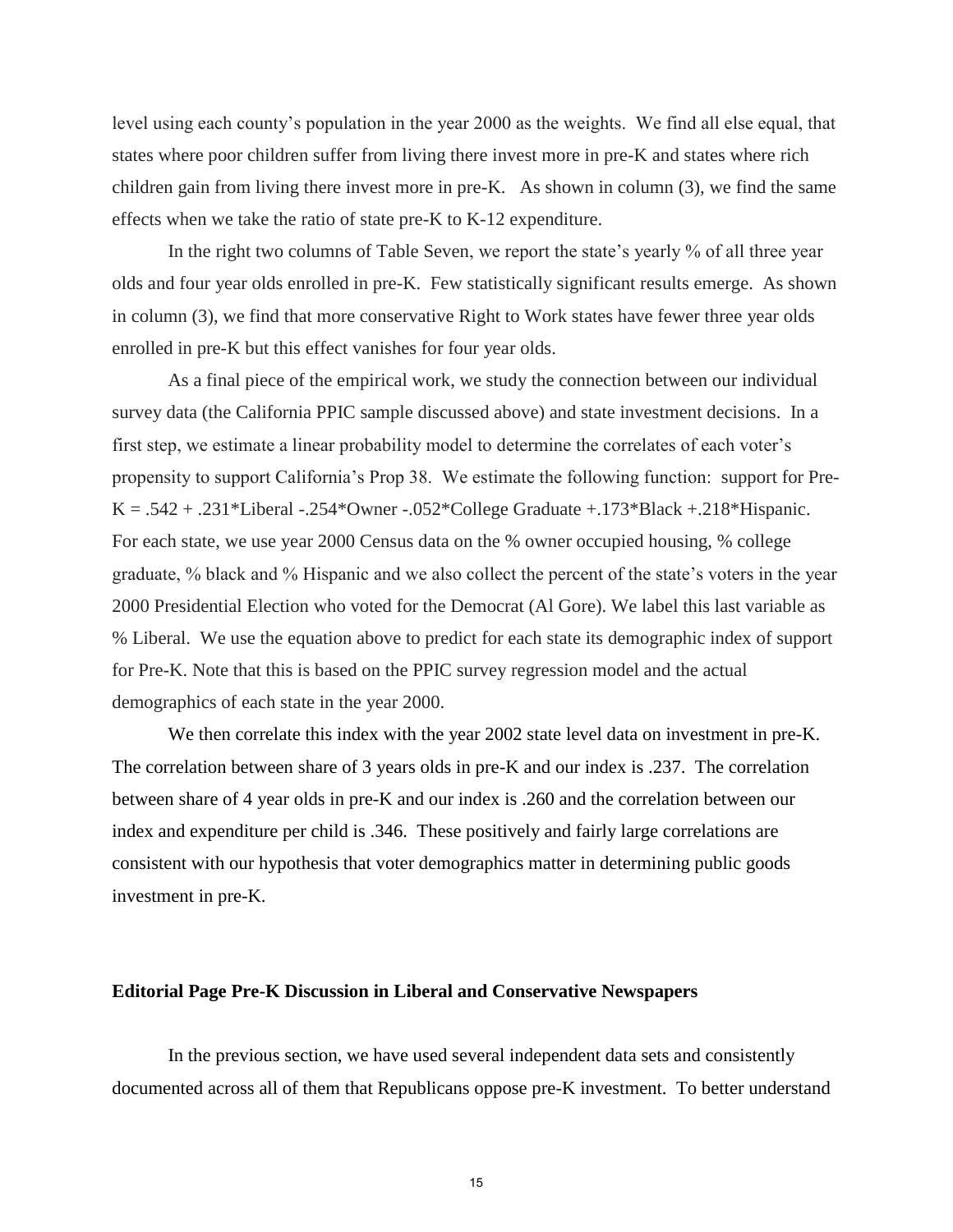what might be the mechanisms, we have explored the editorial content of the New York Times (a liberal editorial page), the Wall Street Journal (a conservative editorial page).

The New York Times takes for granted that Pre-K is a necessary policy that gives high returns. The Los Angeles Times is more reserved in its assessment; they argue for targeted Pre-K programs only for low-income families. The Wall Street Journal rejects all ideas that statefunded pre-k is beneficial, arguing that though liberals may have good intentions, the science is not yet established and that this is a waste of money and an example of extreme government overreach.

The New York Times paints quite a rosy picture of pre-k. An editorial from September 2014 calls the new pre-k expansion in New York City "a milestone of education reform" ("Universal Pre-K Takes Off", NY Times, 2 Sep 2014). In a March 2014 editorial, they call Obama's proposal to help states provide preschool for all 4-year olds "one of the most important tools for reducing education inequality" ("The What-Might-Have-Been Budget", NY Times, 5 Mar 2014). The Times further says "full-day prekindergarten is a smart investment in growing minds, preparing children to be skilled learners at a moment when they are primed for it. It's better to reach them at age 4 rather than fixing their learning problems later" ("Pre-K on the Starting Blocks", NY Times, 21 Jan 2014). In a December 2013 editorial, the Times takes for granted "Studies have shown that every \$1 invested in preschools saves society \$7 in the future through lower spending on remedial education, higher productivity, and less crime," ("Missing From Science Class", NY Times, 11 Dec 2013).

The Wall Street Journal isn't receptive at all to President Obama's wishes for pre-k for 'every child in America', according to a February 2013 editorial. Also in response to Obama's 7 to 1 return on investment statement, they reference an evaluation of Head Start by the Obama administration's own Health and Human Services Department, saying that "any cognitive gains disappeared by the third grade". They attack liberals as simply wanting to spend more government money, regardless of results. ("Pre-K Government", WSJ, 15 Feb 2013)

Less than two weeks later, the Wall Street Journal wrote another editorial in response to more comments from Obama while speaking in Georgia. The editorial notes that although the state has subsidized free pre-k since 1995, "Georgia's fourth- and eighth-grade reading, math and science scores all trail the national average, and the spread between white and black or Hispanic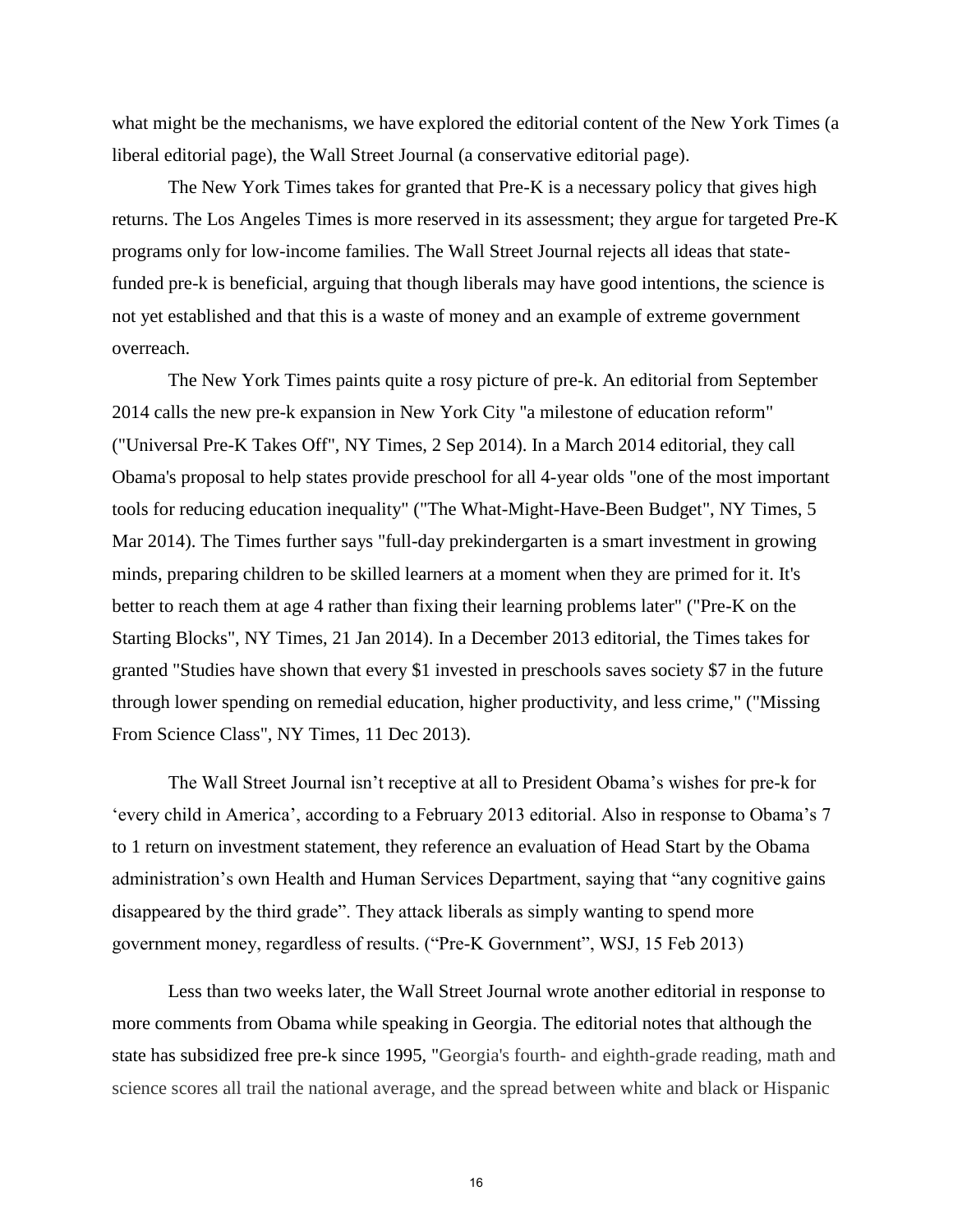students is 25 points." The editorial again attacks liberals as having good intentions but with useless solutions. ("Head Start for All", WSJ, 27 Feb 2013).

#### **Conclusion**

In his discussion at a Brookings Institution Conference, Alan Krueger wrote; " At this stage, I think the most interesting research question is, Why is it taking so long to expand access to preschool education?" (Krueger 2013). We have attempted to answer this question by introducing basic ideas from urban economics. The beneficiaries of the program tend to be concentrated in center cities while the tax payers are disproportionately located in the suburbs. This spatial separation has implications for both the perceived benefits and costs from introducing this expensive early intervention.

 Suburban parents are likely to already have access to quality pre-K and some mothers may choose not to work to invest in their children. Others in the suburbs may view the public provision to be of lower quality than the child care they already can access. Other suburbanites may oppose pre-K because it will raise their taxes and the benefits will be spatially concentrated in improving the lives and the neighborhoods of predominantly center city residents. A political economy literature has examined the preferences for redistribution (Alesina, Glaeser and Sacerdote 2001, Alesina, Baqir and Easterly 1999, Poterba 1997, Luttmer 2001, Alesina and La Ferrara 2005). This would appear to be an important topic for future research seeking to study the conditions such that pre-K is locally financed.

All else equal, Republicans tend to oppose the public provision of pre-K. During this time of great concern about income inequality, it is important to understand the root causes of Republican opposition to an intervention that is viewed to be cost effective. Does this group reject the social scientific arguments documenting these treatment effects? Or, do Republicans mainly worry about expanding the size of the state and the influence of public sector unions? One way to test this claim would be to introduce a field experiment in which voters can choose to vote for a private voucher system in which eligible children's parents would receive a voucher for a private pre-K program of their choice. Would Republicans be more willing to vote for such a private voucher approach?

17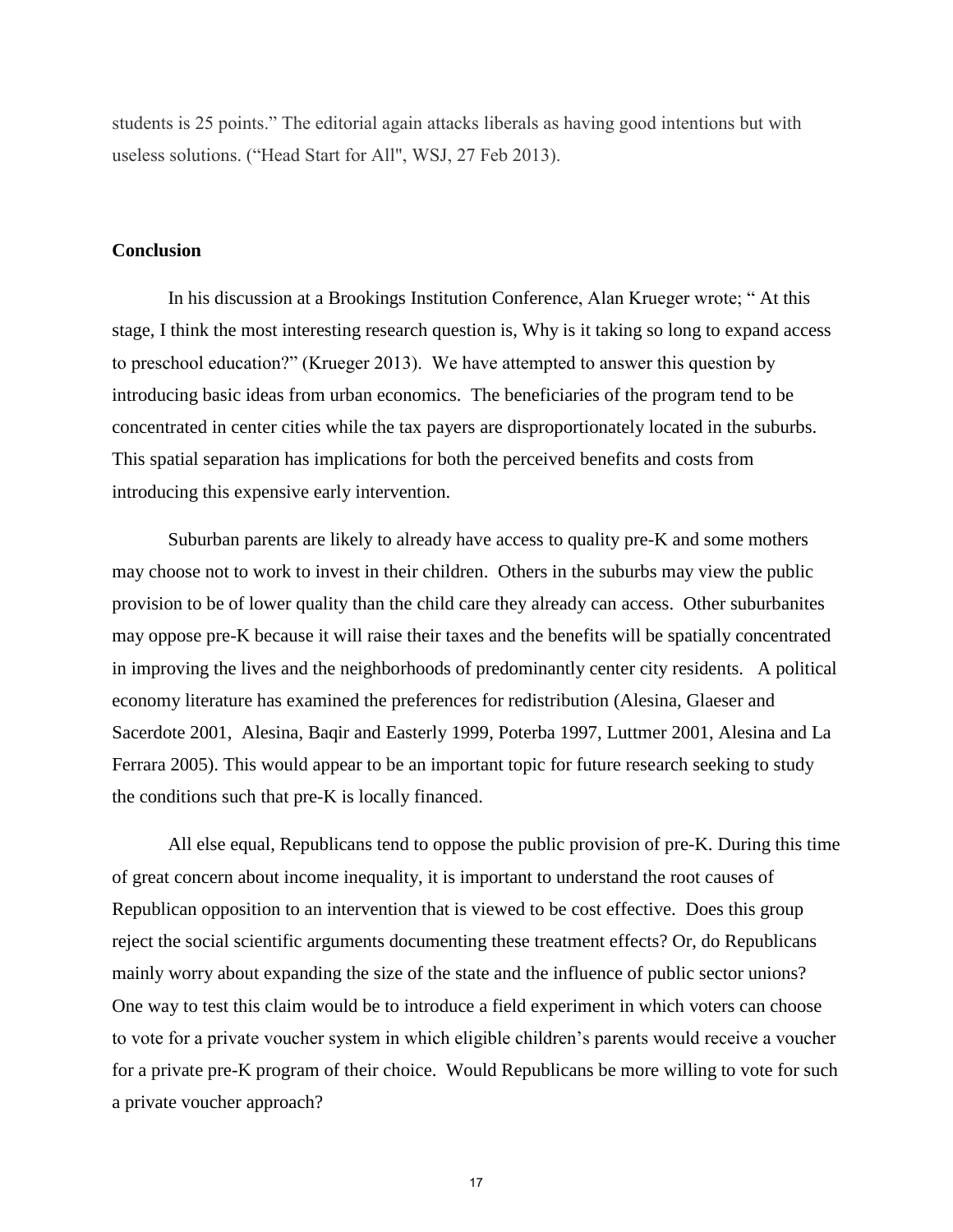#### References

Alesina, Alberto & La Ferrara, Eliana, 2005. "Preferences for redistribution in the land of opportunities," Journal of Public Economics, Elsevier, vol. 89(5-6), pages 897-931, June.

Alesina, Alberto, Reza Baqir, and William Easterly. *Public goods and ethnic divisions*. Quarterly Journal of Economics MIT Press, vol. 114(4), pages 1243-1284, November.

Alesina, Alberto, Edward Glaeser, and Bruce Sacerdote. Why Doesn't The U.S. Have a European Style Welfare State?" *Brookings Papers on Economic Activity 2:2001*.

Bartik, Timothy J. *Investing in kids: Early childhood programs and local economic development*. WE Upjohn Institute, 2011.

Bound, John, Jeffrey Groen, Gabor Kezdi, and Sarah Turner. "Trade in university training: crossstate variation in the production and stock of college-educated labor." *Journal of Econometrics* 121, no. 1 (2004): 143-173.

Brandon, Peter D., and Sandra L. Hofferth. "Determinants of out-of-school childcare arrangements among children in single-mother and two-parent families." *Social Science Research* 32, no. 1 (2003): 129-147.

Cascio, Elizabeth and Diane Schanzenbach. The Impacts of Expanding Access to High Quality Preschool Education, Brookings Papers on Economic Activity, Fall 2013 128-178.

Chetty, Raj, and Nathaniel Hendren. *The Impacts of Neighborhoods on Intergenerational Mobility: Childhood Exposure Effects and County-Level Estimates<sup>k</sup>*. Working Paper, May 2015, http://www. equality-of-opportunity. org/images/nbhds\_paper. pdf (accessed May 5, 2015).

Chetty, Raj, Nathaniel Hendren, Patrick Kline, and Emmanuel Saez. *Where is the land of opportunity? The geography of intergenerational mobility in the United States*. Quarterly Journal of Economics, 2014 129 (4), 1553–1623

Deacon, Robert T. and Perry Shapiro. 1975. Private preference for collective goods revealed through voting on referenda. *The American Economic Review* 65: 943-955.

Deming, David. "Early childhood intervention and life-cycle skill development: Evidence from Head Start." *American Economic Journal: Applied Economics* (2009): 111-134.

Deming, David J. "Better schools, less crime?." *The Quarterly Journal of Economics* (2011):

DiSalvo, Daniel. *Government Against Itself: How Public Employee Unions Weaken America's Government and Economy*. Oxford University Press, 2015.

Duncan, Greg J., and Katherine Magnuson. "Investing in preschool programs."*The Journal of Economic Perspectives* 27, no. 2 (2013): 109-132.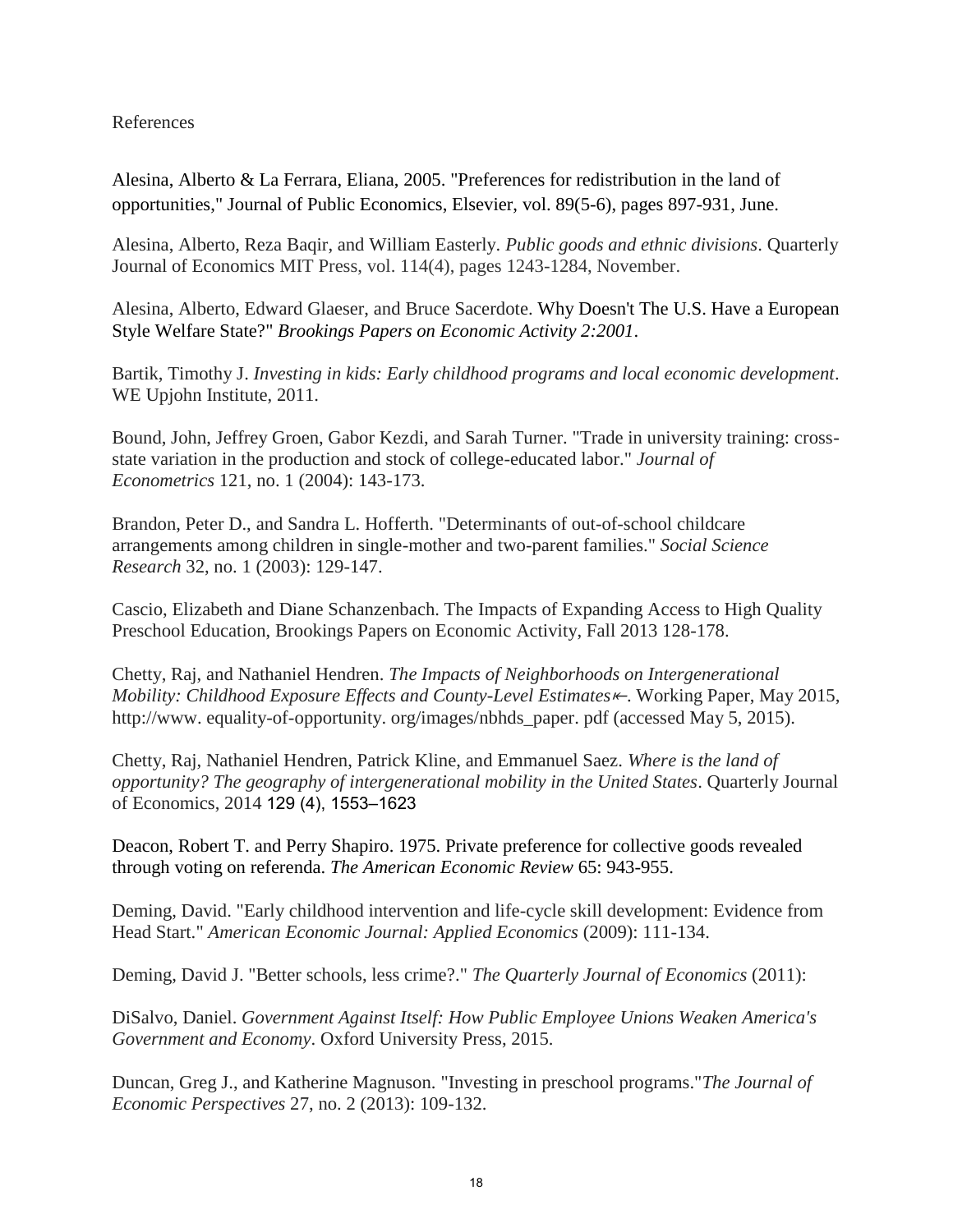Glaeser, Edward L., Matthew E. Kahn, and Jordan Rappaport. "Why do the poor live in cities? The role of public transportation." *Journal of urban Economics* 63, no. 1 (2008): 1-24.

Hampton, Jim. "How Florida's Voters Enacted UPK When Their Legislature Wouldn't." (2003).

Heckman, James J. "Skill formation and the economics of investing in disadvantaged children." *Science* 312, no. 5782 (2006): 1900-1902.

Heckman, James J., Seong Hyeok Moon, Rodrigo Pinto, Peter A. Savelyev, and Adam Yavitz. "The rate of return to the HighScope Perry Preschool Program." *Journal of Public Economics* 94, no. 1 (2010): 114-128.

Heckman, James J. "The Economics of Inequality: The Value of Early Childhood Education." *American Educator* 35, no. 1 (2011): 31.

Heckman, James J., Rodrigo Pinto, and Peter A. Savelyev. *Understanding the mechanisms through which an influential early childhood program boosted adult outcomes*. No. w18581. National Bureau of Economic Research, 2012.

Heckman, James J., Seong Hyeok Moon, Rodrigo Pinto, Peter A. Savelyev, and Adam Yavitz. "The rate of return to the HighScope Perry Preschool Program." *Journal of public Economics* 94, no. 1 (2010): 114-128.

Heckman, James J., and Dimitriy V. Masterov. "The productivity argument for investing in young children." *Applied Economic Perspectives and Policy* 29, no. 3 (2007): 446-493.

Hilber, Christian AL, and Christopher J. Mayer. *Why do households without children support local public schools?*. Journal of Urban Economics. 2009, 65(1) 74-90.

Holian, Matthew J., and Matthew E. Kahn. *Household Demand for Low Carbon Public Policies: Evidence from California*. Journal of the Association of Environmental and Resource Economists. Volume 2(2) June 2015, 205-234.

Kahn, Matthew E. and John G. Matsusaka. 1997. Demand for environmental goods: Evidence from voting patterns on California initiatives." *Journal of Law and Economics* 40:137-74.

Kotchen, Matthew J., and Shawn M. Powers. "Explaining the appearance and success of voter referenda for open-space conservation." *Journal of Environmental Economics and Management* 52, no. 1 (2006): 373-390.

Krueger, Alan. Comment on Cascio, Elizabeth and Diane Schanzenbach. The Impacts of Expanding Access to High Quality Preschool Education, Brookings Papers on Economic Activity, Fall 2013 128-178.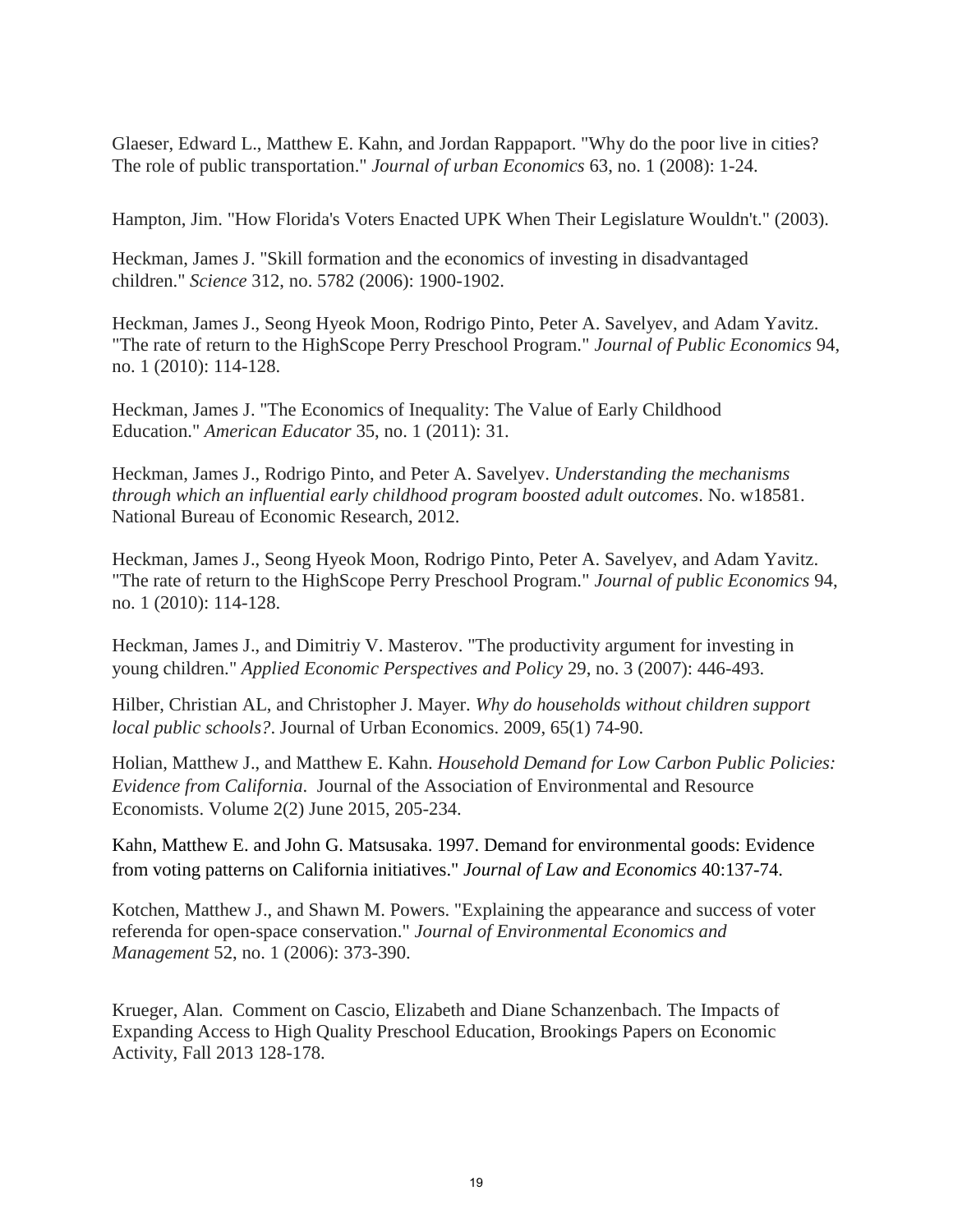Kirp, David L. *The sandbox investment: The preschool movement and kids-first politics*. Harvard University Press, 2009.

Luttmer, Erzo FP. "Group loyalty and the taste for redistribution." *Journal of political Economy* 109, no. 3 (2001): 500-528.

Matsusaka, John G. "Direct democracy works." *Journal of Economic Perspectives* (2005): 185- 206.

Poterba, James M. *Demographic structure and the political economy of public education*. Journal of Policy Analysis and Management., vol. 16(1), pages 48-66.

Snyder Jr, James M. "Constituency preferences: California ballot propositions, 1974- 90." *Legislative Studies Quarterly* (1996): 463-488.

Wu, Xiaoyu, and Bowman Cutter. "Who votes for public environmental goods in California?: Evidence from a spatial analysis of voting for environmental ballot measures." *Ecological Economics* 70, no. 3 (2011): 554-563.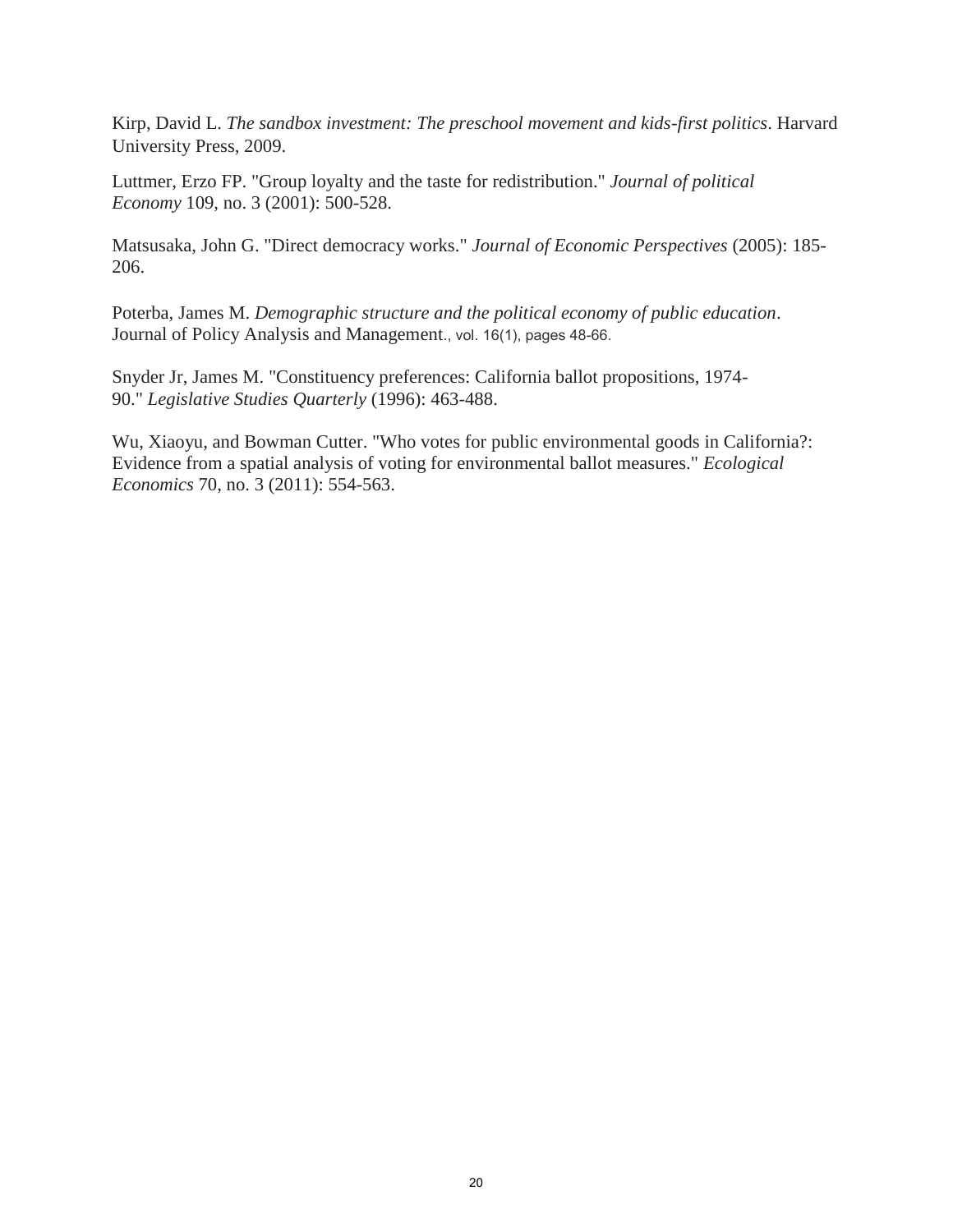## Table One

|                                        | (1)          | (2)                | (3)          | (4)          |
|----------------------------------------|--------------|--------------------|--------------|--------------|
|                                        | 1998         | 2006               | 2012         | 2012         |
| <b>Explanatory Variables</b>           | Prop 10      | Prop 82            | Prop 30      | Prop 38      |
|                                        |              |                    |              |              |
| Democrats                              | $0.203***$   | $0.834***$         | $0.867***$   | $0.528***$   |
|                                        | (0.007)      | (0.006)            | (0.001)      | (0.001)      |
| American Independent Party             | $-2.054***$  | $0.362***$         | $0.066***$   | $0.847***$   |
|                                        | (0.076)      | (0.054)            | (0.008)      | (0.009)      |
| Peace and Freedom                      | $-5.046***$  | 5.152***           | $1.561***$   | 5.356***     |
|                                        | (0.256)      | (0.140)            | (0.029)      | (0.032)      |
| Miscellaneous Registration             | $1.131***$   | $-1.066***$        | $1.137***$   | $0.730***$   |
|                                        | (0.291)      | (0.157)            | (0.006)      | (0.006)      |
| Libertarian Party                      | $-1.803***$  | $-0.417***$        | $0.463***$   | $0.064***$   |
|                                        | (0.265)      | (0.143)            | (0.019)      | (0.021)      |
| Natural Law Party                      | $-0.532***$  | $2.018***$         | $2.055***$   | $-0.688***$  |
|                                        | (0.108)      | (0.259)            | (0.011)      | (0.013)      |
| <b>Green Party</b>                     | $2.572***$   | $1.271***$         | $1.667***$   | $0.457***$   |
|                                        | (0.088)      | (0.054)            | (0.055)      | (0.061)      |
| <b>Reform Party</b>                    | $-1.614***$  | $-1.948***$        | $-0.882***$  | $-1.106***$  |
|                                        | (0.212)      | (0.385)            | (0.068)      | (0.075)      |
| Declined                               | 1.088***     | $0.753***$         | $0.715***$   | $0.494***$   |
|                                        | (0.028)      | (0.011)            | (0.002)      | (0.002)      |
| Constant                               | $0.338***$   | $-0.132***$        | $-0.004***$  | $-0.080***$  |
|                                        | (0.005)      | (0.004)            | (0.001)      | (0.001)      |
| <b>County Fixed Effects</b>            | Yes          | Yes                | Yes          | Yes          |
| Unit of Analysis                       | <b>Tract</b> | <b>Block-Group</b> | <b>Block</b> | <b>Block</b> |
| Observations                           | 7,038        | 14,265             | 365,380      | 365,261      |
| R-squared                              | 0.681        | 0.800              | 0.933        | 0.749        |
| Standard errors in parentheses         |              |                    |              |              |
| *** $p<0.01$ , ** $p<0.05$ , * $p<0.1$ |              |                    |              |              |

# California Voting on Pre-K Investment in 1998 and 2006 and 2012

The omitted category is the share Republican.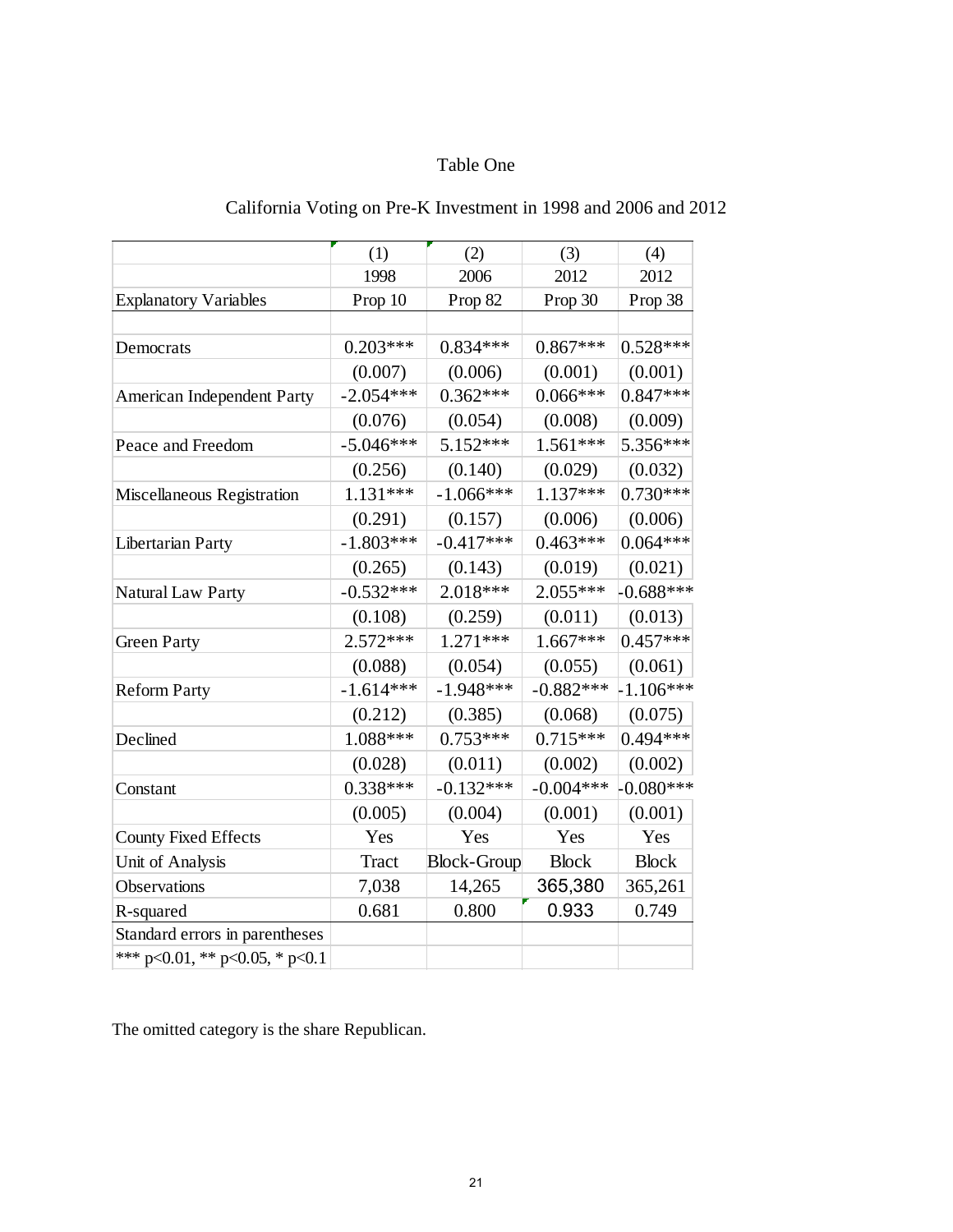# Table Two

# California Voting on Initiatives in 2012

|                                | (1)         | (2)                                 | (3)         | (4)         |
|--------------------------------|-------------|-------------------------------------|-------------|-------------|
|                                |             | % Vote in Favor of Each Proposition |             | % Vote      |
| <b>Explanatory Variables</b>   | Prop38      | Prop33                              | Prop34      | Prop38      |
|                                |             |                                     |             |             |
| Democrats                      | $0.528***$  | $-0.320***$                         | $0.636***$  | $-0.378***$ |
|                                | (0.001)     | (0.001)                             | (0.001)     | (0.001)     |
| American Independent Party     | $0.851***$  | $-0.039***$                         | $-1.128***$ | $-1.258***$ |
|                                | (0.009)     | (0.008)                             | (0.010)     | (0.015)     |
| Peace and Freedom              | 5.281***    | $2.048***$                          | $-1.353***$ | $-6.414***$ |
|                                | (0.032)     | (0.030)                             | (0.036)     | (0.052)     |
| Miscellaneous Registration     | $0.727***$  | $-0.548***$                         | $1.186***$  | $-0.394***$ |
|                                | (0.007)     | (0.006)                             | (0.007)     | (0.011)     |
| Libertarian Party              | $0.067***$  | $-1.407***$                         | $0.516***$  | $-0.469***$ |
|                                | (0.021)     | (0.019)                             | (0.023)     | (0.034)     |
| Natural Law Party              | $-0.682***$ | $-3.768***$                         | $3.765***$  | $2.212***$  |
|                                | (0.013)     | (0.012)                             | (0.014)     | (0.021)     |
| <b>Green Party</b>             | $0.431***$  | $-3.278***$                         | $1.695***$  | $0.639***$  |
|                                | (0.063)     | (0.058)                             | (0.070)     | (0.103)     |
| <b>Reform Party</b>            | $-1.200***$ | $-1.002***$                         | $-0.465***$ | $0.310**$   |
|                                | (0.075)     | (0.070)                             | (0.084)     | (0.123)     |
| Declined                       | $0.495***$  | $-0.130***$                         | $0.293***$  | $-0.575***$ |
|                                | (0.002)     | (0.002)                             | (0.002)     | (0.003)     |
| Constant                       | $-0.080***$ | $0.652***$                          | $0.128***$  | 1.000***    |
|                                | (0.001)     | (0.001)                             | (0.001)     | (0.001)     |
| <b>County Fixed Effects</b>    | Yes         | Yes                                 | Yes         | Yes         |
| Observations                   | 365,298     | 365,295                             | 365,297     | 365,301     |
| R-squared                      | 0.748       | 0.798                               | 0.871       | 0.468       |
| Standard errors in parentheses |             |                                     |             |             |
| *** p<0.01, ** p<0.05, * p<0.1 |             |                                     |             |             |

The omitted category is the share Republican.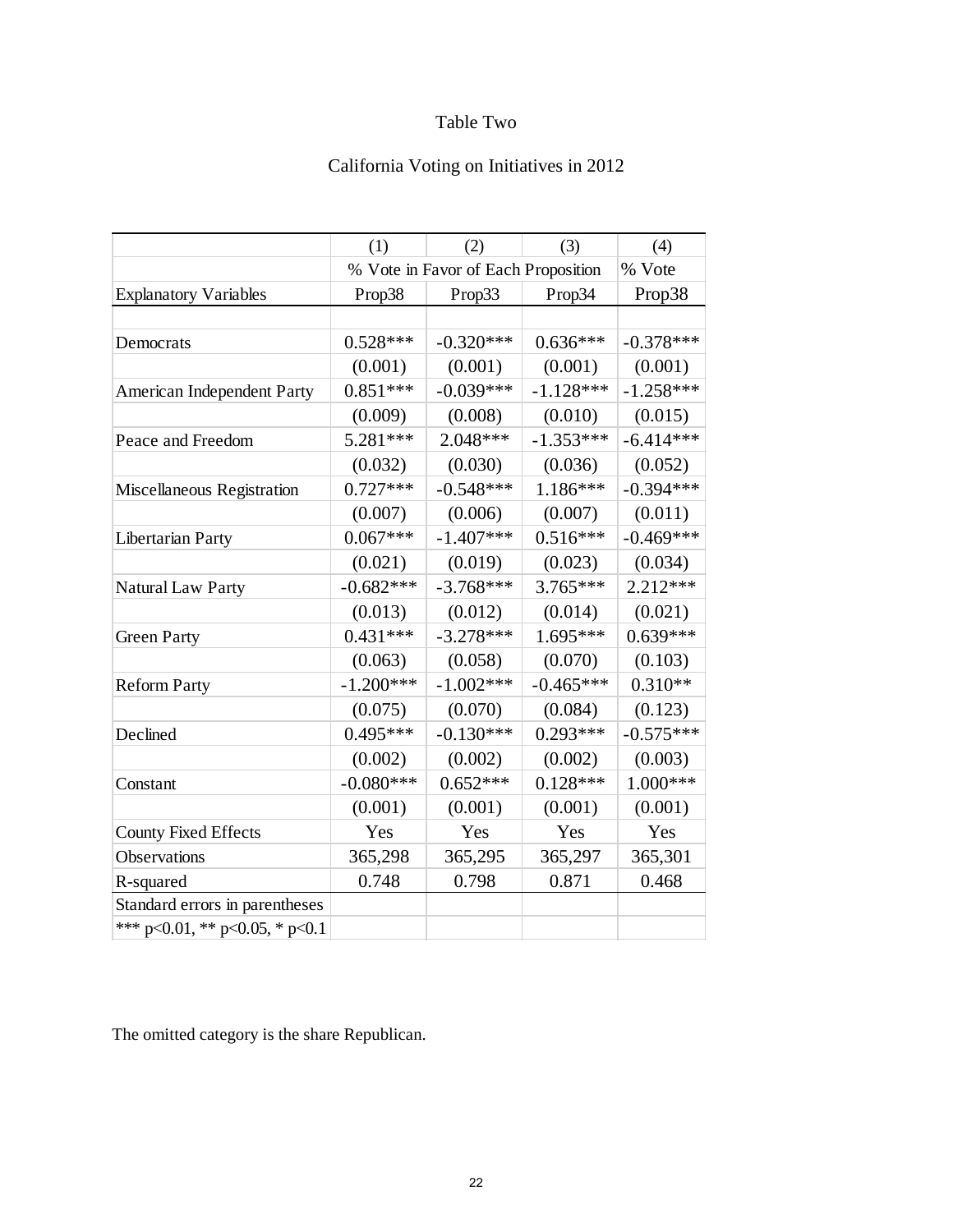# Table Three

|                                        | (1)         | (2)        | (3)                                 | (4)         |
|----------------------------------------|-------------|------------|-------------------------------------|-------------|
|                                        |             |            | % Vote in Favor of Each Proposition |             |
| <b>Explanatory Variables</b>           | Prop38      | Prop 30    | Prop33                              | Prop34      |
|                                        |             |            |                                     |             |
| Democrats                              | $0.482***$  | $0.878***$ | $-0.378***$                         | $0.674***$  |
|                                        | (0.018)     | (0.016)    | (0.033)                             | (0.030)     |
| American Independent Party             | $0.881***$  | $-0.151$   | $-0.228$                            | $-1.279***$ |
|                                        | (0.161)     | (0.165)    | (0.246)                             | (0.206)     |
| Peace and Freedom                      | 5.835***    | 1.048**    | 2.470**                             | $-2.242***$ |
|                                        | (0.879)     | (0.519)    | (0.990)                             | (0.429)     |
| Miscellaneous Registration             | 0.157       | $0.894***$ | $-0.526***$                         | $0.947***$  |
|                                        | (0.210)     | (0.133)    | (0.185)                             | (0.095)     |
| Libertarian Party                      | 0.293       | 0.229      | $-1.012***$                         | $0.464*$    |
|                                        | (0.201)     | (0.173)    | (0.251)                             | (0.246)     |
| Natural Law Party                      | $-0.889**$  | $2.129***$ | $-3.811***$                         | 4.089***    |
|                                        | (0.365)     | (0.293)    | (0.504)                             | (0.492)     |
| <b>Green Party</b>                     | 0.523       | 1.929      | $-2.422$                            | 3.280*      |
|                                        | (0.926)     | (1.171)    | (1.477)                             | (1.876)     |
| <b>Reform Party</b>                    | $-0.662$    | 1.181      | 0.381                               | 0.933       |
|                                        | (0.977)     | (1.092)    | (1.713)                             | (1.203)     |
| Declined                               | $0.409***$  | 0.719***   | $-0.251***$                         | $0.527***$  |
|                                        | (0.048)     | (0.039)    | (0.053)                             | (0.055)     |
| Chetty/Hendren 25th Percentile         | $-0.041**$  | $-0.000$   | $-0.008$                            | $0.073***$  |
|                                        | (0.015)     | (0.010)    | (0.015)                             | (0.012)     |
| Chetty/Hendren 75th Percentile         | 0.021       | 0.026      | $-0.027$                            | $-0.051*$   |
|                                        | (0.031)     | (0.021)    | (0.043)                             | (0.029)     |
| Log County Population in 2010          | $-0.015***$ | $-0.008*$  | 0.001                               | $0.011***$  |
|                                        | (0.003)     | (0.004)    | (0.004)                             | (0.004)     |
| Latitude                               | $-0.009***$ | 0.002      | $-0.007**$                          | $-0.000$    |
|                                        | (0.001)     | (0.002)    | (0.003)                             | (0.002)     |
| Constant                               | $0.510***$  | 0.044      | $0.925***$                          | $-0.083$    |
|                                        | (0.087)     | (0.127)    | (0.143)                             | (0.104)     |
| Observations                           | 358,204     | 358,204    | 358,203                             | 358,204     |
| R-squared                              | 0.706       | 0.921      | 0.734                               | 0.849       |
| Standard errors in parentheses         |             |            |                                     |             |
| *** $p<0.01$ , ** $p<0.05$ , * $p<0.1$ |             |            |                                     |             |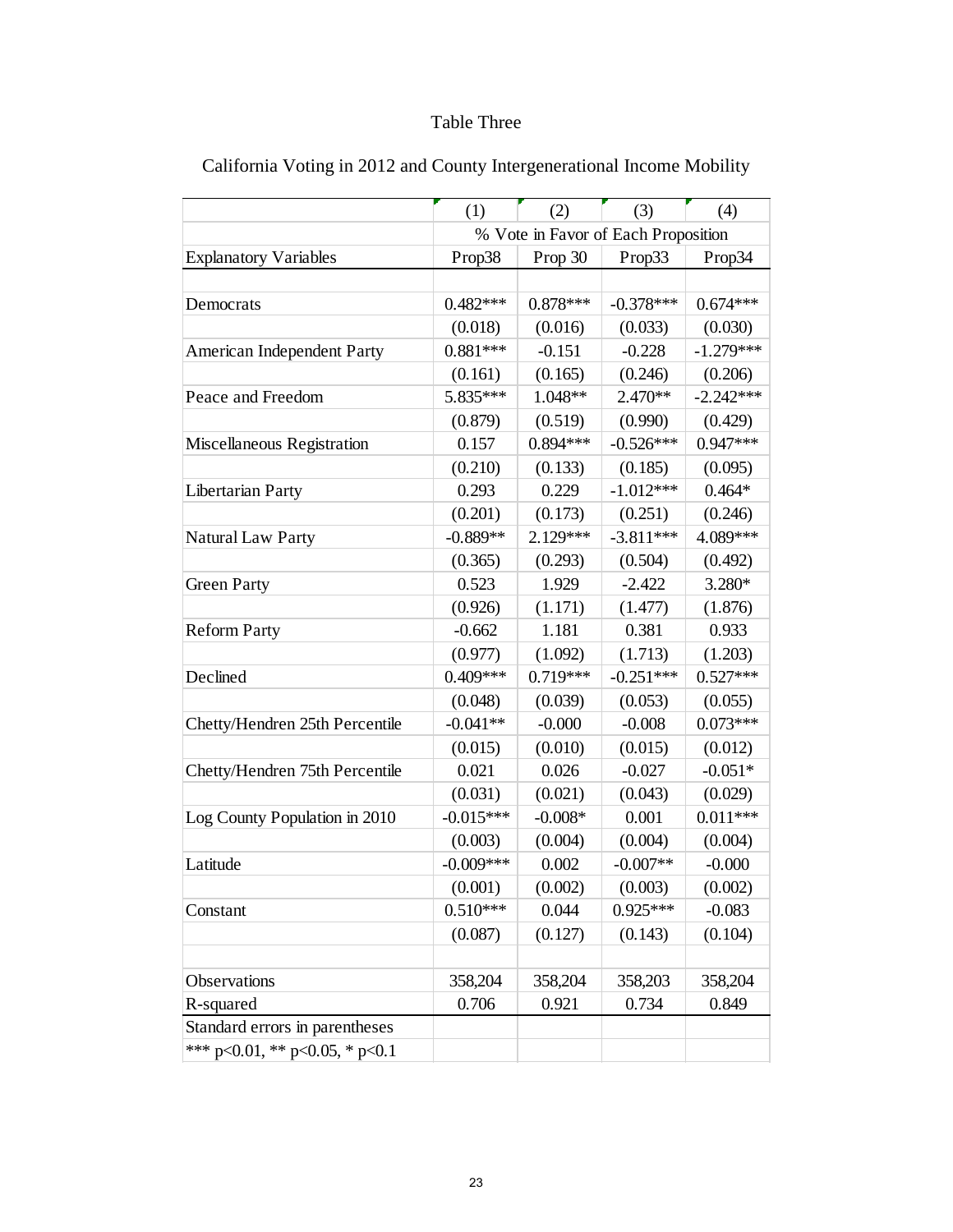### Table Four

| The Correlates of California Voting on Education Initiatives in 2012 |             |             |             |             |  |  |
|----------------------------------------------------------------------|-------------|-------------|-------------|-------------|--|--|
|                                                                      | (1)         | (2)         | (3)         | (4)         |  |  |
| <b>Explanatory Variables</b>                                         |             | Prop 30     | Prop 38     |             |  |  |
|                                                                      |             |             |             |             |  |  |
| Median Age                                                           | $-0.002***$ | $-0.002***$ | $-0.001***$ | $-0.001***$ |  |  |
|                                                                      | (0.000)     | (0.000)     | (0.000)     | (0.000)     |  |  |
| Liberal                                                              | $0.823***$  | $0.799***$  | $0.357***$  | $0.315***$  |  |  |
|                                                                      | (0.004)     | (0.004)     | (0.003)     | (0.003)     |  |  |
| % Male                                                               | 0.007       | 0.006       | $0.008*$    | $0.008*$    |  |  |
|                                                                      | (0.005)     | (0.005)     | (0.004)     | (0.005)     |  |  |
| % Owner Occuped                                                      | $-0.033***$ | $-0.029***$ | $-0.037***$ | $-0.035***$ |  |  |
|                                                                      | (0.002)     | (0.002)     | (0.002)     | (0.002)     |  |  |
| % Households with Kids Present                                       | $-0.113***$ | $-0.104***$ | $-0.014***$ | $-0.011**$  |  |  |
|                                                                      | (0.005)     | (0.005)     | (0.004)     | (0.005)     |  |  |
| % Adults who are College Graduates                                   | $0.062***$  | $0.059***$  | $-0.031***$ | $-0.034***$ |  |  |
|                                                                      | (0.002)     | (0.002)     | (0.002)     | (0.002)     |  |  |
| % Black                                                              | $-0.069***$ | $-0.061***$ | $-0.062***$ | $-0.056***$ |  |  |
|                                                                      | (0.003)     | (0.003)     | (0.003)     | (0.003)     |  |  |
| % Hispanic                                                           | $-0.024***$ | $-0.028***$ | $0.043***$  | $0.047***$  |  |  |
|                                                                      | (0.002)     | (0.002)     | (0.002)     | (0.002)     |  |  |
| % Married                                                            | 0.002       | $0.005**$   | $-0.004$    | $-0.001$    |  |  |
|                                                                      | (0.002)     | (0.003)     | (0.002)     | (0.002)     |  |  |
| log(population density)                                              | $0.008***$  | $0.008***$  | $0.003***$  | $0.004***$  |  |  |
|                                                                      | (0.000)     | (0.000)     | (0.000)     | (0.000)     |  |  |
| log(median household income)                                         | $-0.017***$ | $-0.019***$ | $-0.025***$ | $-0.026***$ |  |  |
|                                                                      | (0.001)     | (0.001)     | (0.001)     | (0.001)     |  |  |
| log(distance to CBD)                                                 |             | $-0.011***$ |             | $-0.005***$ |  |  |
|                                                                      |             | (0.000)     |             | (0.000)     |  |  |
| Constant                                                             | $0.401***$  | $0.459***$  | $0.454***$  | $0.490***$  |  |  |
|                                                                      | (0.012)     | (0.013)     | (0.011)     | (0.012)     |  |  |
|                                                                      |             |             |             |             |  |  |
| Observations                                                         | 23,004      | 21,559      | 23,004      | 21,559      |  |  |
| R-squared                                                            | 0.926       | 0.923       | 0.817       | 0.814       |  |  |
| <b>Fixed Effect</b>                                                  | County      | <b>MSA</b>  | County      | <b>MSA</b>  |  |  |
| Standard errors in parentheses                                       |             |             |             |             |  |  |
| *** p<0.01, ** p<0.05, * p<0.1                                       |             |             |             |             |  |  |

#### The Correlates of California Voting on Education Initiatives in 2012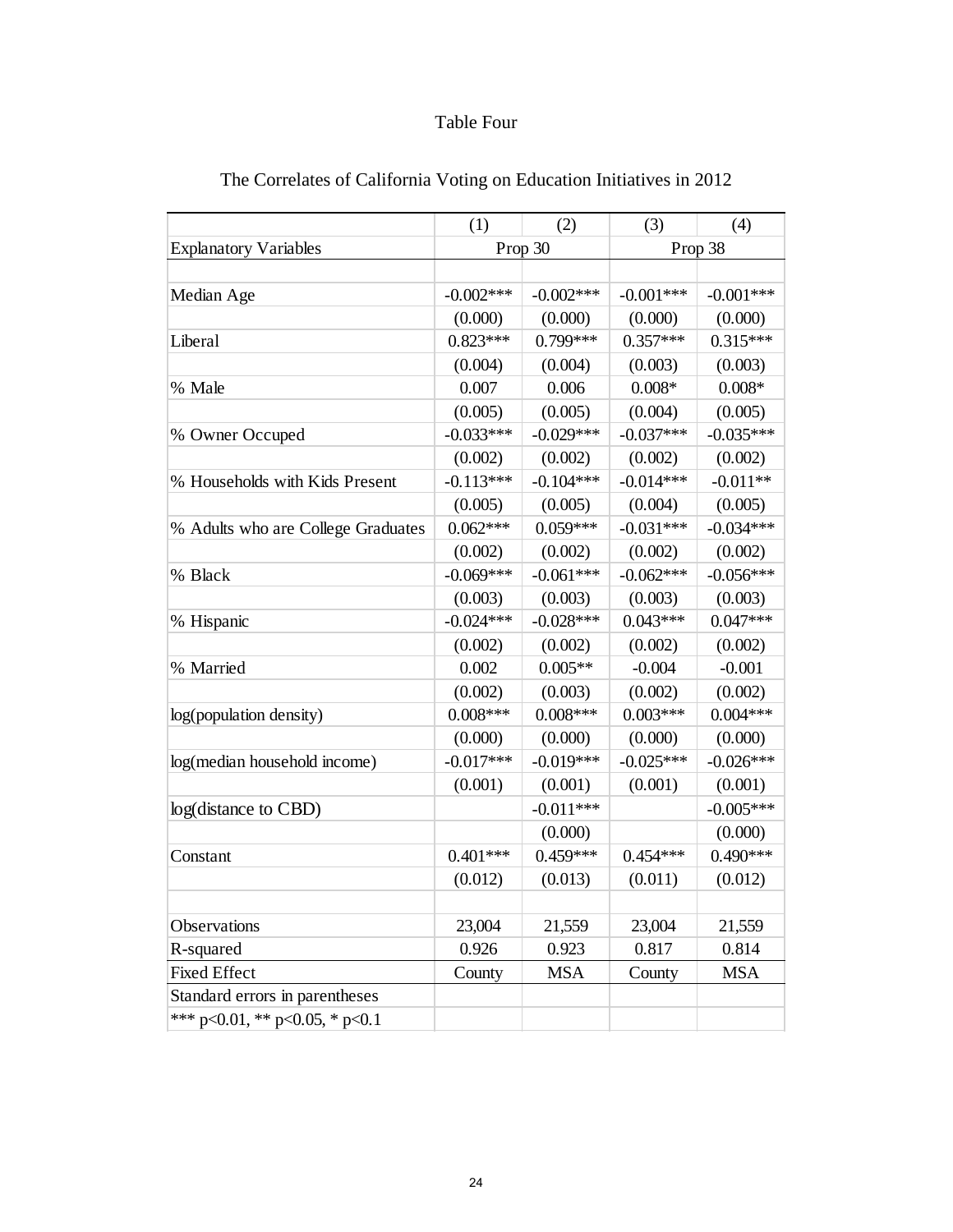#### Table Five

|                                | (1)         | (2)                             | (3)              |
|--------------------------------|-------------|---------------------------------|------------------|
|                                |             | <b>Support Pre-K Initiative</b> |                  |
| <b>Explanatory Variables</b>   |             |                                 |                  |
|                                |             |                                 |                  |
| Age                            | $-0.002***$ | $-0.002***$                     | $-0.002**$       |
|                                | (0.000)     | (0.001)                         | (0.001)          |
| Liberal                        | $0.256***$  | $0.230***$                      | $0.226***$       |
|                                | (0.003)     | (0.027)                         | (0.028)          |
| Male                           | $-0.041***$ | $-0.033$                        | $-0.036$         |
|                                | (0.003)     | (0.024)                         | (0.025)          |
| Born in USA                    | $-0.172***$ | $-0.151***$                     | $-0.164***$      |
|                                | (0.004)     | (0.032)                         | (0.033)          |
| Home Owner                     | $-0.246***$ | $-0.224***$                     | $-0.206***$      |
|                                | (0.004)     | (0.030)                         | (0.031)          |
| Children in Household          | $0.047***$  | 0.039                           | 0.049            |
|                                | (0.004)     | (0.029)                         | (0.030)          |
| College Graduate               | $-0.076***$ | $-0.064**$                      | $-0.071**$       |
|                                | (0.004)     | (0.028)                         | (0.028)          |
| <b>Black</b>                   | $0.207***$  | $0.188***$                      | $0.172***$       |
|                                | (0.005)     | (0.046)                         | (0.048)          |
| Hispanic                       | $0.172***$  | $0.152***$                      | $0.159***$       |
|                                | (0.004)     | (0.034)                         | (0.035)          |
| Married                        | $0.017***$  | 0.012                           | $-0.003$         |
|                                | (0.004)     | (0.029)                         | (0.030)          |
| Estimation                     | Dprobit     | <b>OLS</b>                      | OLS with         |
|                                |             |                                 | <b>County FE</b> |
| Observations                   | 1,405       | 1,405                           | 1,405            |
| R-squared                      |             | 0.187                           | 0.226            |
| Standard errors in parentheses |             |                                 |                  |
| *** p<0.01, ** p<0.05, * p<0.1 |             |                                 |                  |

The omitted category is a non-Liberal white woman who is not married, was not born in the United States, rents, does not have children at home and does not have a college degree.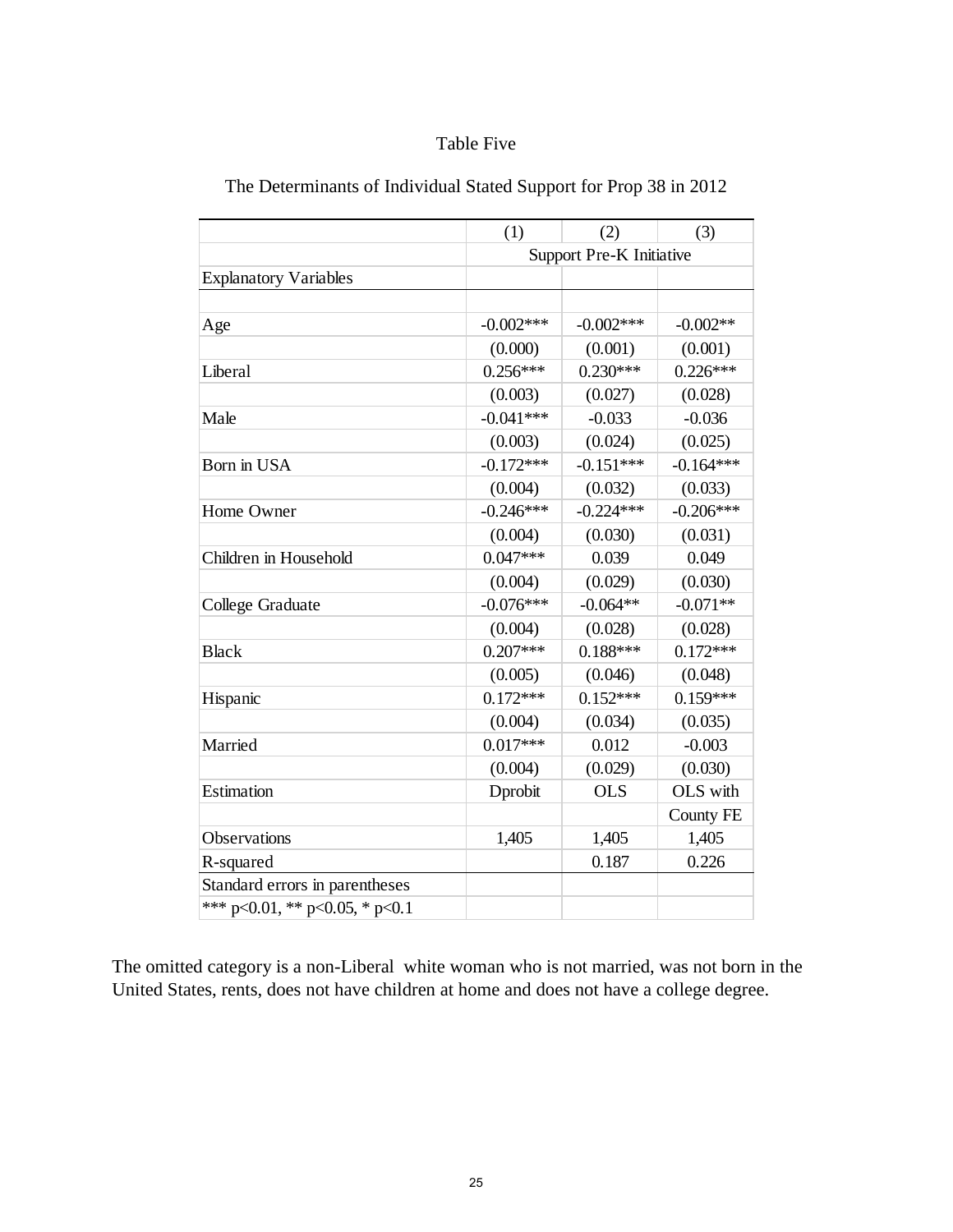#### Table Six

|                                           | (1)             | (2)        |  |
|-------------------------------------------|-----------------|------------|--|
|                                           | Vote on Prop 38 |            |  |
| <b>Explanatory Variables</b>              |                 |            |  |
|                                           |                 |            |  |
| Demographic Index Based on PPIC Estimates | $0.529***$      | $0.512***$ |  |
|                                           | (0.002)         | (0.002)    |  |
| Constant                                  | $-0.002$        | $0.007***$ |  |
|                                           | (0.001)         | (0.001)    |  |
|                                           |                 |            |  |
| <b>Observations</b>                       | 23,009          | 23,009     |  |
| R-squared                                 | 0.671           | 0.733      |  |
| Standard errors in parentheses            |                 |            |  |
| *** p<0.01, ** p<0.05, * p<0.1            |                 |            |  |

The Survey Demographic Index Predicts Actual California Voting in 2012

The unit of analysis is a block group. The dependent variable has a mean of .31 and a standard deviation of .09. The explanatory variable has a mean of .586 and a standard deviation of .14. Column (1) does not include county fixed effects. Column (2) reports regression results including county fixed effects.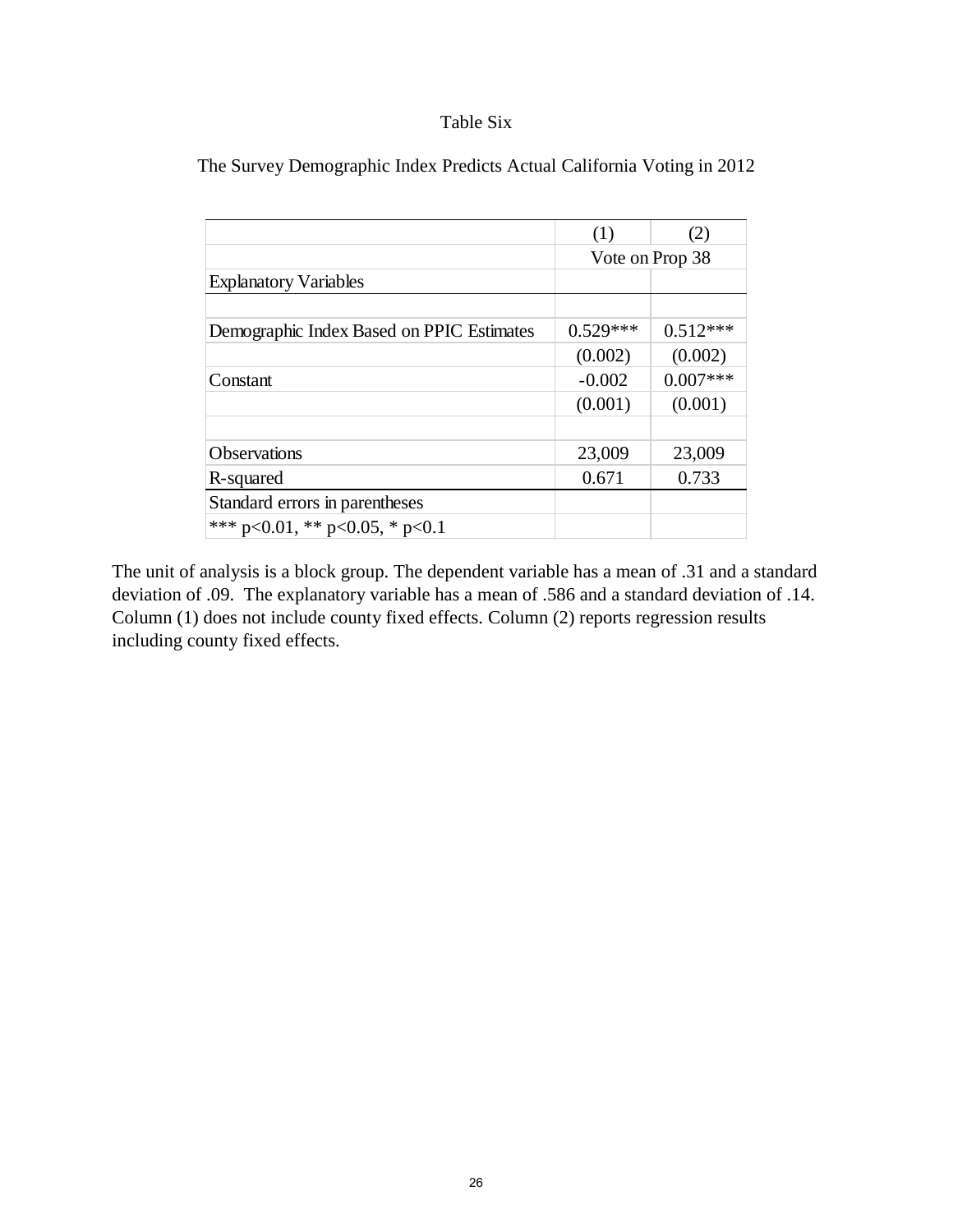#### Table Seven

|                                           | (2)<br>(1)      |                                 | (3)         | (4)       | (5)        |
|-------------------------------------------|-----------------|---------------------------------|-------------|-----------|------------|
|                                           | Expenditure     |                                 |             | Share of  | Share of   |
| <b>Explanatory Variables</b>              | pre-K           | $K-12$                          |             | Age 3     | Age 4      |
|                                           |                 |                                 |             |           |            |
| Time Trend                                | $-64.674**$     | 198.140***                      | $-0.010***$ | 0.123     | 1.739***   |
|                                           | (28.848)        | (38.587)                        | (0.003)     | (0.111)   | (0.467)    |
| <b>State Unemployment Rate</b>            | 73.324          | 29.016                          | 0.006       | 0.036     | $-1.757**$ |
|                                           | (46.049)        | (86.217)                        | (0.005)     | (0.193)   | (0.727)    |
| <b>Right to Work State</b>                | 44.756          | $-1,657.361***$                 | 0.030       | $-0.462$  | $-6.604$   |
|                                           | (298.798)       | (502.824)                       | (0.033)     | (1.180)   | (7.756)    |
| <b>Conservative Ideology Senate Score</b> |                 | $-1,383.368***$ $-2,085.097***$ | $-0.101***$ | $-3.470*$ | 4.303      |
|                                           | (357.476)       | (648.063)                       | (0.037)     | (1.886)   | (9.654)    |
| log(Population)                           | 230.921         | $-435.442$                      | $0.035**$   | 0.509     | 4.036      |
|                                           | (144.950)       | (376.074)                       | (0.017)     | (0.754)   | (2.522)    |
| % Poverty                                 | $-70.216$       | $-292.991***$                   | $-0.000$    | 0.001     | 0.831      |
|                                           | (57.267)        | (78.069)                        | (0.005)     | (0.195)   | (0.864)    |
| % Black                                   | $-34.599$       | 69.161                          | $-0.005*$   | $-0.148*$ | 0.314      |
|                                           | (32.467)        | (44.247)                        | (0.003)     | (0.088)   | (0.486)    |
| % Hispanic                                | 21.311          | 27.694                          | 0.001       | 0.018     | $-0.032$   |
|                                           | (15.651)        | (27.904)                        | (0.001)     | (0.086)   | (0.296)    |
| Out Migration Rate                        | $-82.413$       | 200.607                         | $-0.002$    | 0.105     | $-1.431$   |
|                                           | (109.299)       | (277.479)                       | (0.012)     | (0.373)   | (1.420)    |
| Chetty/Hendren 25th Percentile            | $-3,050.298***$ | $-965.030$                      | $-0.298***$ | $-5.379$  | 0.654      |
|                                           | (937.911)       | (1,515.046)                     | (0.093)     | (3.484)   | (13.357)   |
| Chetty/Hendren 75th Percentile            | 5,927.404***    | 3,370.587                       | $0.530***$  | 8.094     | $-7.861$   |
|                                           | (1,331.899)     | (2,228.198)                     | (0.134)     | (6.908)   | (29.608)   |
| Constant                                  | $-362.195$      | 18,991.054***                   | $-0.295$    | $-4.359$  | $-50.176$  |
|                                           | (2,424.405)     | (6,390.062)                     | (0.267)     | (13.031)  | (40.253)   |
|                                           |                 |                                 |             |           |            |
| Observations                              | 525             | 528                             | 525         | 528       | 528        |
| R-squared                                 | 0.431           | 0.563                           | 0.362       | 0.180     | 0.205      |
| Mean of Y                                 | 1813.566        | 10335.27                        | 0.176       | 2.644     | 17.244     |
| Standard Deviation of Y                   | 1380.51         | 2501.658                        | 0.128       | 4.48      | 18.787     |
| Robust standard errors in parentheses     |                 |                                 |             |           |            |
| *** p<0.01, ** p<0.05, * p<0.1            |                 |                                 |             |           |            |

### State Level Determinants of Pre-K Spending

Standard errors are clustered by state. The unit of analysis is a state/year. The data cover the years 2002 to 2013.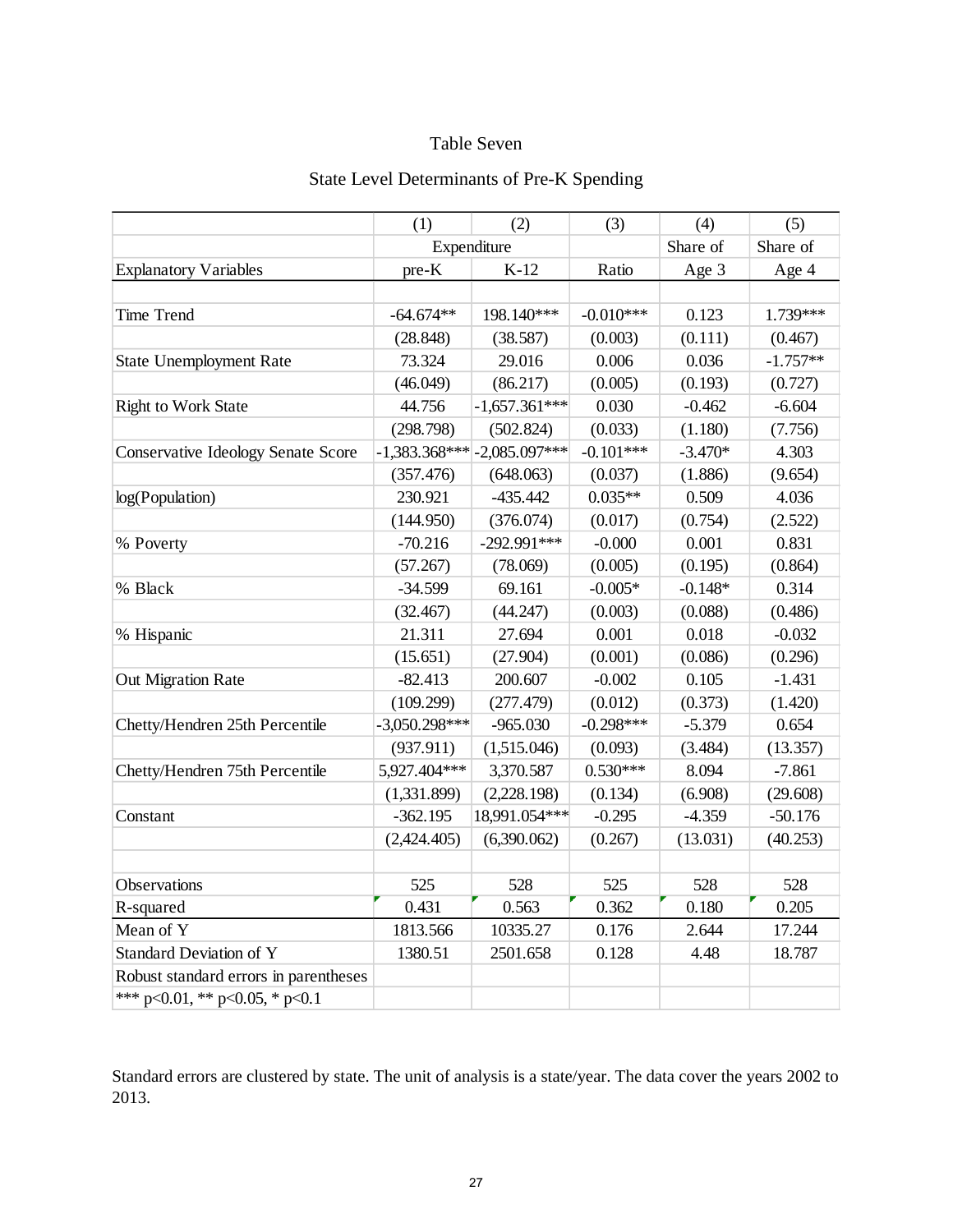# Web Appendix 1

### Pre-K in the Five Largest US Cities

| City         | Type      | Income                   | Contact               | City or               | Started in the       |
|--------------|-----------|--------------------------|-----------------------|-----------------------|----------------------|
|              |           | level                    | Hours                 | <b>State</b>          | Year                 |
|              |           |                          |                       | Funded                |                      |
|              |           |                          |                       |                       |                      |
| New York     | Universal | All                      | Full Day <sup>i</sup> | State ii              | 1998;                |
|              |           |                          |                       |                       | 2014 expansion       |
| Los Angeles  | Targeted  | 70%                      | <b>Half</b> Day       | <b>State</b>          | $196\overline{5}$ iv |
|              |           | <b>State</b>             |                       |                       |                      |
|              |           | Median                   |                       |                       |                      |
|              |           | Incomeiii                |                       |                       |                      |
| Chicago      | Targeted  | 185%                     | Either <sup>vi</sup>  | City and              | 2006                 |
|              |           | Federal                  |                       | State <sup>vii</sup>  |                      |
|              |           | Poverty                  |                       |                       |                      |
|              |           | Level                    |                       |                       |                      |
|              |           | $(FPL)^{v}$              |                       |                       |                      |
| Houston      | Targeted  | 185%                     | Full Day              | City and              | 1985                 |
|              |           | FPL <sup>viii,ix,x</sup> |                       | State <sup>xi</sup>   |                      |
|              |           |                          |                       |                       |                      |
| Philadelphia | Targeted  | 300%                     | Full Day              | State <sup>xiii</sup> | 2007                 |
|              |           | FPL xii                  |                       |                       |                      |
|              |           |                          |                       |                       |                      |

Note: just because a program lists a 185% FPL income requirement, does not mean that all children up to that level will be served.

 $\overline{\phantom{a}}$ 

i http://schools.nyc.gov/ChoicesEnrollment/PreK/default.htm

ii http://www.nytimes.com/2014/03/30/nyregion/cuomo-new-york-state-budget.html

iii http://achieve.lausd.net/Page/501

iv http://nieer.org/sites/nieer/files/CA\_1.pdf

v http://catalyst-chicago.org/2013/04/ready-learn-shifts-preschool-funds/